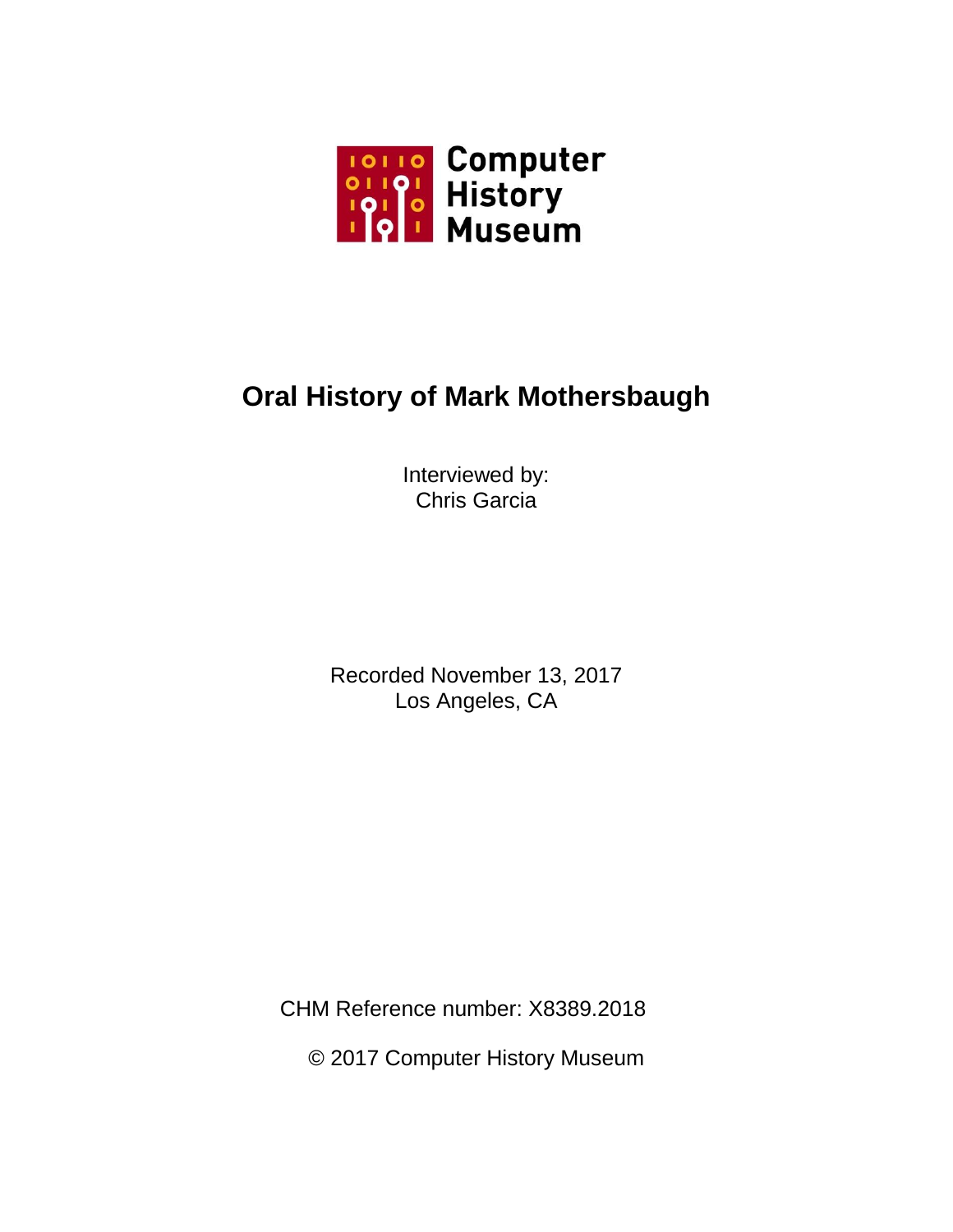Garcia: It is November 13<sup>th</sup>, 2017. And today, I'm here with--

**Mothersbaugh:** Mark Mothersbaugh.

**Garcia:** Excellent. And let's just start right here. Where did you grow up?

**Mothersbaugh:** I grew up in Akron, Ohio. It was the rubber capital of the world at the time.

**Garcia:** And what college did you go to?

**Mothersbaugh:** Kent State University in neighboring Kent, Ohio.

**Garcia:** Okay, and Kent State of course, famous for the Kent--

**Mothersbaugh:** May 4<sup>th</sup> shootings.

**Garcia:** And were you involved with that protest scene?

**Mothersbaugh:** Yeah, I mean I had joined SDS (Students for a Democratic Society) a few days-- a few weeks before that. They had put out a pamphlet that said, "Watch us napalm a dog on the student campus--the student union." And I thought, "Wow, I've got to go see that. That can't really be true." And I went. And they had a dog in an area. And they had a box with their napalm. And they talked about the reason they were doing it was so that people could see what napalm did to a living organism. And then they described what we were going to see. And that was like the napalm would touch the dog. But it wouldn't go out. It would keep burning until it burned through the flesh into the internal organs. And everybody was kind of shocked. And they said, "Who's going to stop us?" And everybody said, "I am." And it was a very, very successful rally because they said, "Well, if you feel that way about this dog, how about all the people that our country is napalming in your name every day over in Vietnam?" And so, I signed up. And within a couple weeks, things escalated to the point of the shootings. They shut down the campus. It was May 4<sup>th</sup>. So, spring quarter wasn't over yet. They shut down the campus until fall, September. And I had all my art supplies-- I had all my art stuff there. But I couldn't really screen print. That's where I used to-- I was in love with screen printing at that point in my life and knew that was what I wanted to do forever, and ever, and ever, was to-- because it was like-- there was no computers yet. And there was-- or at least none that I could touch or had any awareness of. And so, I-- one of the other guys that I went to school with, we started writing music together. And we were trying to determine what it was that we had just seen happen and what was going on in our world with the Vietnam War, shootings at our school, killings at our school, and decided that what we were observing was not evolution but rather deevolution. And so, we wrote music to that effect as good musical reporters that we were and enthusiasts of agitprop and wanted to be part of that.

**Garcia:** And did you see your-- sort of your early Devo work as being protest music?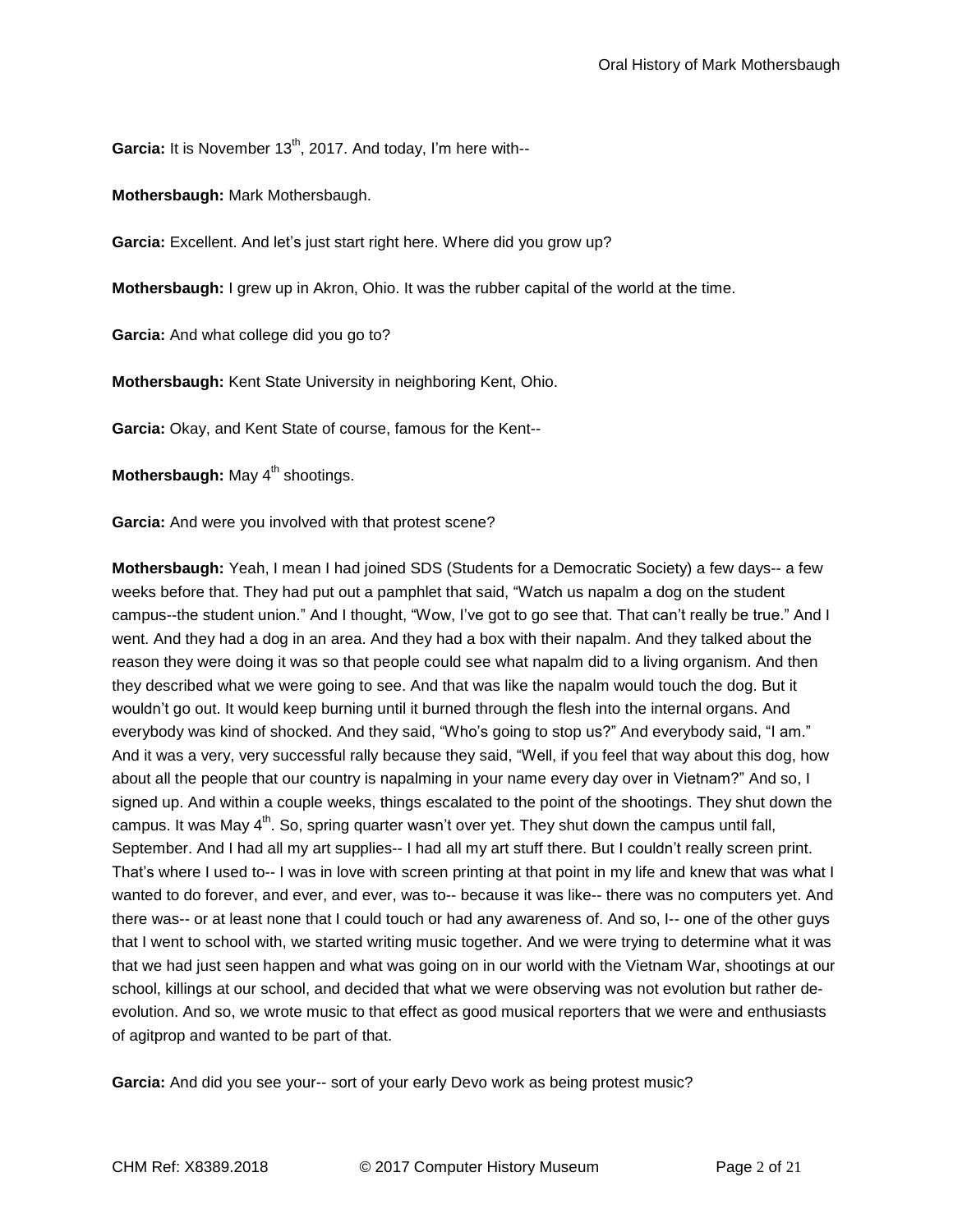**Mothersbaugh:** Well, we were questioning everything that we were seeing going on around us. And we saw our duty was to-- and what we wanted to do is use the music to talk about things. It's kind of what happened in the country after there was this summer of revolution in the U.S. And there were shootings at number of campuses. And there were riots at a number of campuses. But in American fashion, when it got too real for everybody, they all kind of put their heads in the sand. And everybody went to sleep. And there were no Bob Dylans in 1971. What-- instead, what you got was you got disco, and you got basically corporate rock. You got like White rock where it was like guys on stage that were singing, "I'm White. I'm a misogynist, and I'm proud of it. And I'm a conspicuous consumer." And then disco was just kind of a- we described it-- I remember describing disco as a woman with a beautiful body but no brain. And so, we decided we wanted to do something different.

**Garcia:** Excellent. And that leads us right seamlessly into the music section. So, what were your early band experiences?

**Mothersbaugh:** Are you-- do you mean before Devo?

**Garcia:** Well, yeah, leading up to and--

**Mothersbaugh:** When I was twelve, I saw the Beatles on "Ed Sullivan." It totally was a revelation to me. And I realized why I'd spent my whole life learning how to play the keyboard and all that horrible music that I had to play was so I could be in a band like those guys. And so, at twelve, I decided I wanted to be in a band. And I had bugged the crap out of my parents until they finally bought me a two hundred and eighty-five-dollar Farfisa organ. And even then, it was like-- it wasn't always-- it wasn't a straight shot uphill, I have to tell you that. It's like I remember, I rented-- I bought sheet music. And my friend Ronny Wizinski, who played accordion, we started playing on this home organ that we had at my parent's house, a little Hammond M-3. And he'd come over and play on accordion. And after about a week or two of playing "Hard Day's Night" sheet music, I realized the Beatles didn't have an accordion or an organ in their band. And I was like totally distraught. I went I wasted my whole life learning the wrong instrument. I remember being really upset about it until about another week later. And Ed Sullivan goes, "And back by popular request, the Beatles." And they came out, and they did "Help!" I think was what they played the second time. And I remember watching them and being like, "Why didn't I learn how to play a guitar or a drum? How did I get-- why am I playing this stupid--" I was really depressed. And then they played two songs. Whoever was the music guest always played two songs in the show. So, they came back. And he goes, "Okay, now again the Beatles." But this time when they came out, there was something weird going on on stage because where they'd been in this exact same position with Paul and whoever-- two of them would lean in and sing on the same mic. And one of them had his own mic. And then there was a drum kit. And it was very-- they looked exactly the same. Except this time, somebody was sitting down at what looked like a card table. And we get in closer, and they're doing a song called "I'm Down." And you get in closer, and it's John Lennon sitting at a card table. And then the camera comes in and, wait a minute, that's not a card table. I didn't know what a Vox Continental was. But I'm like, "That not only isn't a card table, it's an electric keyboard. And only the Beatles would have one where the black keys were white, and the white keys were black. That's insane. Where did they even find something like that?" That was incredible. And then he did a solo in the middle. And being a good little White kid from Akron, Ohio in the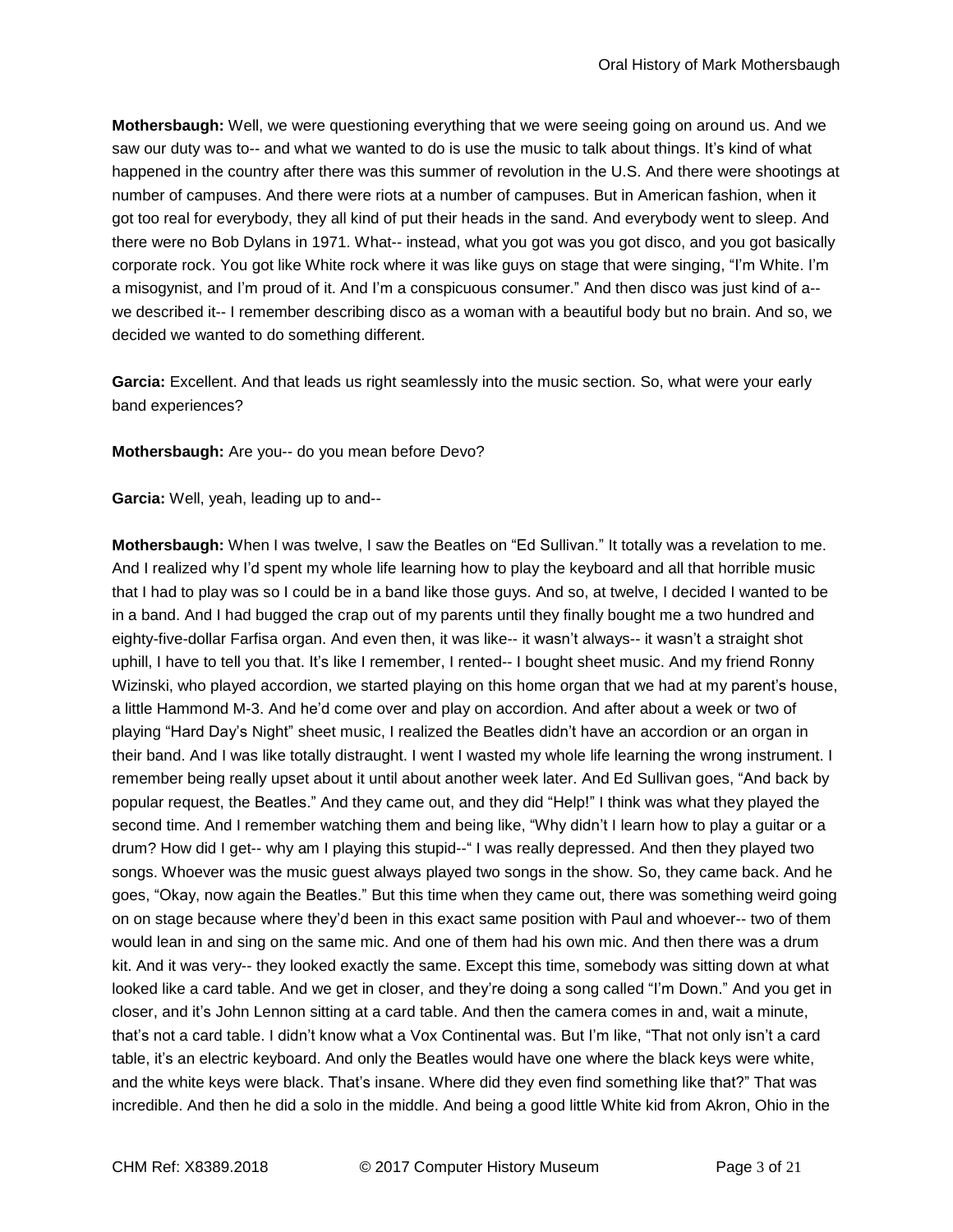'50s and the beginning of the '60s, I'd never heard of Little Richard or any of the American blues players. So, when John Lennon, in the middle of his solo, he's banging away. And then all of a sudden, he starts using his elbow. I just remember thinking, "Mrs. Fox never told me you could use your elbow to play." And as soon as it was over, I just called Ronny Wizinski up on the-- I said, "The Beatles had an organ. They did not have an accordion." And I was like-- that's when I set off on my quest for a Farfisa.

**Garcia:** And what sort of music were you playing early on?

**Mothersbaugh:** What kind of music, what?

**Garcia:** Were you playing early on.

**Mothersbaugh:** Early on I was just-- we were just doing Top Forty music. So, I played in bands that would play things like the music explosion, or they'd play Motown. We played-- we'd make an attempt to play Motown songs, or we'd play like the Leaves' "Hey Joe," and Question Mark and the Mysterians, stuff like that. So, I was playing just what I heard on the radio and thought was this incredible music at the time.

**Garcia:** Okay, and what kind of influence did playing with Gary Casale on you?

**Mothersbaugh:** Playing with what?

**Garcia:** With Gary-- Jerry, not Gary. Jerry Casale.

**Mothersbaugh:** Well, we were both artists. And so-- and he was a little bit older than me, but he was in a blues band. I had been kind of more experimental and was interested in stuff like John Cage and Morton Subotnick and prog rock even and people like Robert Fripp, and King Crimson, things like that. And so, when he was playing like bah boom bah boom boom boom boom boom, just basic blues things, I'd be playing like mortar blasts, and ray guns, and poisonous gas clouds. And so, we kind of like a Flintstones meets the Jetsons is the way we thought about what we were doing back then.

**Garcia:** Oh, wow. And so, actually, I want to talk to you a little bit about was your first introduction to Subotnick, "Green Apples of the Moon-- Silver Apple of the Moon?"

**Mothersbaugh:** Well, we had that. But I think even before that, he came to-- I think it was right before the shootings. He came in the spring of 1970 or even January/February/March area. He came to-- he visited my campus. And I saw him perform live. And so, that was my introduction to Morton, who's still around.

**Garcia:** Oh yeah, he's still doing great stuff.

**Mothersbaugh:** We had breakfast together a couple years ago at Moogfest.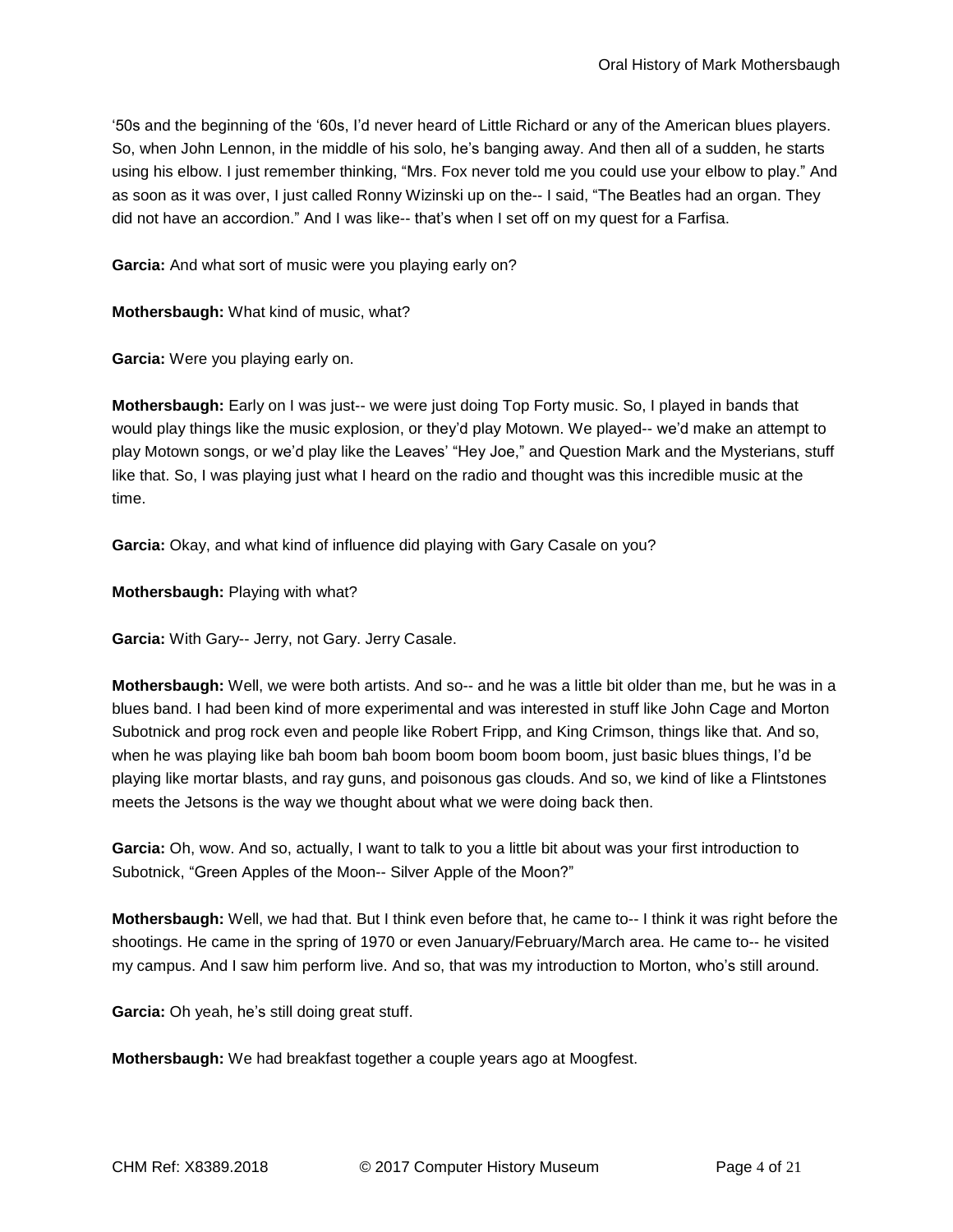**Garcia:** Oh, excellent. Oh, wow. So, as an art student at that time, how did you see the influence of your work in-- your art studio work and such, on your music and vice versa?

**Mothersbaugh:** Well, they came from the same place. And even earlier than that, when I was seven, I knew I was going to be a visual artist. I got my first pair of glasses. And all of a sudden, I went from being legally blind, which I-- nobody even knew I was. But I was-- somehow made it all the way through second grade without even being able to see anything to, all of a sudden, I got these glasses on the last week of second grade. And I was like, "Oh, my god. That's what a roof looks like. And that's clouds." I've seen photos of them up close. But I've never seen the real thing. And it was just this whole transformation that made me say, "I want to be an artist." So, I always felt like both things were part of the same-- came from the same place, even from really young. And by the time I got to college, it was already-- there were- conceptual art was like very accepted by then. So, it's like the idea that the materials and the techniques were second to the idea, to follow the idea, and you could use whatever materials and techniques you wanted. I embraced that. And I loved printmaking, but I also loved making hydrogen bomb sounds on my computer-- on my synthesizer.

**Garcia:** Well, cool. Okay, and so, this is a bit of a conceptual question. What sort of influence did the state of technology have on the Devo concept?

**Mothersbaugh:** Well, I think it was-- we always had a healthy interest in technology. We loved new technology when we saw things. But we were also-- we were also fairly skeptical. And so, to me, there were artists that I thought their artwork looks like they worship technology. And there were-- especially in entertainment industry. I just thought that's-- I just see it as something to use or to misuse and make it more interesting than it was intended to be. And because of that, it's like when my younger brother-- my youngest brother, Jim, was playing-- he was the first drummer in Devo. And he was into electronics pretty heavy. And he used to take all of our gear and modify it and make it do things it wasn't supposed to do just because he liked doing it. And then I loved the sound of that. I loved the way we sounded, especially in the very early days. It was really much more radical than once we started playing clubs.

Garcia: Yeah, and so, those were-- that would be seen as-- called circuit bending today.

**Mothersbaugh:** That's exactly the correct term. What he was doing was primordial circuit-- I mean there were other circuit benders for real back then. There were other people doing that. We were part of-- there was a lot of people that were all curious about technology and how to use it, misuse it, pervert it, make it better, correct it. There were other people that were doing circuit bending. But Jim was a pretty honest, direct, interest that I supported and influenced because I wanted my band to sound like that.

**Garcia:** All right, and do you remember the first time you actually heard a synth?

**Mothersbaugh:** A synth? Yeah, and I didn't really like a lot of the synth music that was-- that first came out. Early synth music was like maybe Rick Wakeman or Keith Emerson, who I liked before he had a synth. I liked him when he was in The Nice. And he was doing everything he could to deconstruct a Hammond B-3 on stage. And it was really interesting. And then he started Emerson, Lake & Palmer. And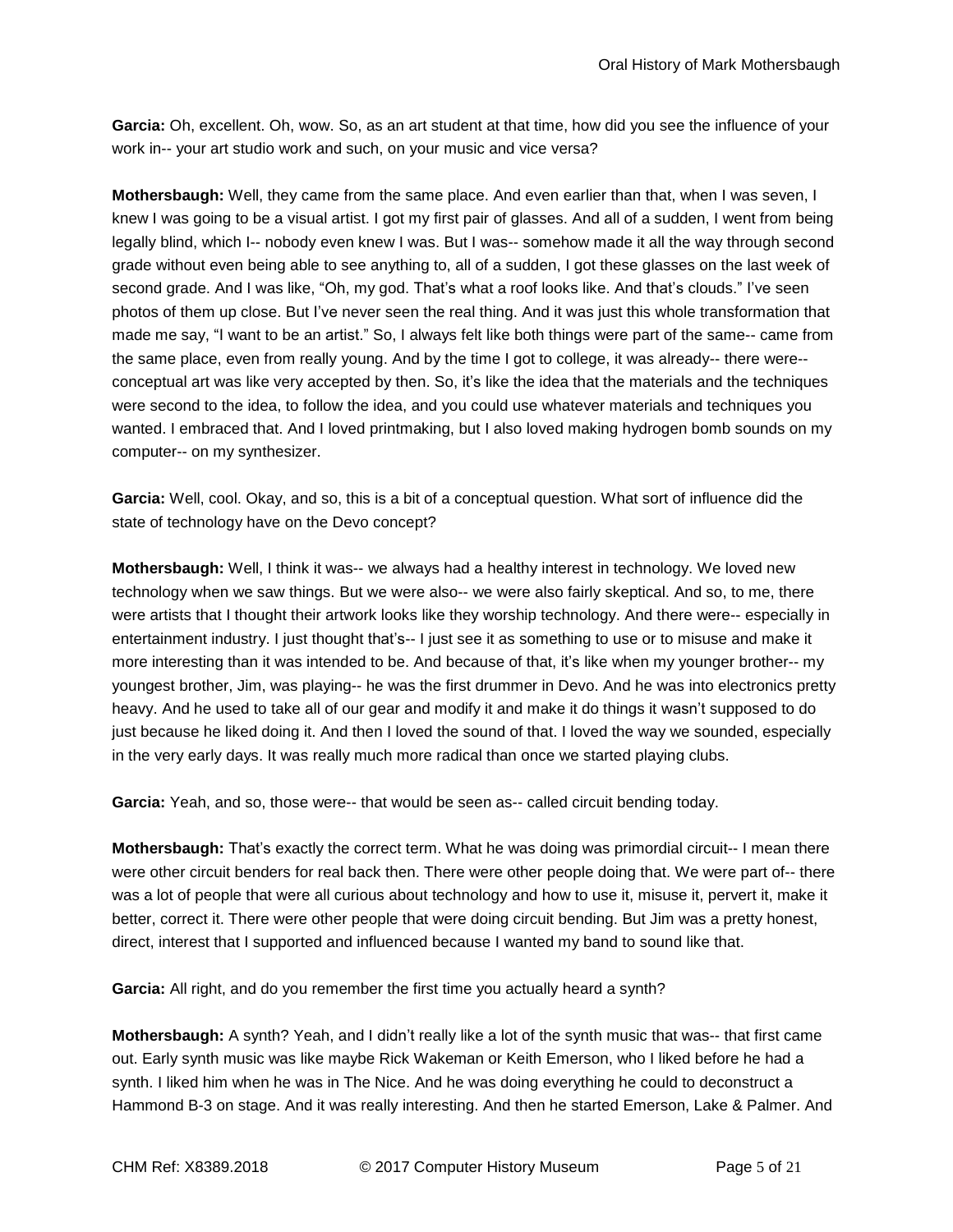I thought the music sounded like aggressive calliope music but not that interesting. And the same with-- I thought these guys were like just making their keyboards sound like silly organs instead of sounding better. And the first time that somebody did something that really shocked me and changed me and changed my attitude about synths was Brian Eno. And that was a throwaway song on the first Roxy (Roxy Music) album called "Editions of You." And you know it's like, it's not a great song. And it's just this music playing really fast. And then it's a chance for the guys in the band to do this old like stage kind of thing where everybody's taking solos. But it got to his solo, and he did this thing where he went-- it was like smearing the sound. He went <vocalizing sounds>. Then at the end, it goes <vocalizing sounds>. And I was like, "How did he do that? How do you do that? What makes you able to play a synthesizer like that?" And I started investigating who this guy Eno was and found out he had something called an EMS synthesizer. It was the AKS Synthi-- Synthi AKS, it was called. And it was-- got one in the other room. But it was like a suitcase that looked like a secret agent's briefcase. And you opened it up. And it had all these patch pins that I hadn't seen before on an American synth. But it had a joystick, which was the controller that he used. And it was like, for me, knowing how he did that made me think about how I played synthesizer in another way. And I really-- and right about that same time, Devo opened up on a Halloween in Cleveland for Sun Ra. And I watched him play it like this. And he just had an electric piano. But I said, "He looked like a baby." It was amazing. He was just playing like this on the keyboard. And he sang, you know, "Twenty-five years 'til the twenty-first century, twenty-first century. Twenty-five years," or something, songs like that. And I was like, "This guy's pretty great." And so, I-- it made me purposely think about being wary of the keyboard on my MiniMoog because I got one of the first MiniMoogs just because I found out about them. And I drove to, I think it was Buffalo area, somewhere around Buffalo that was the first Bob Moog factory, which was actually a barn that had like fifty-- I walked in, and there were fifty MiniMoogs in the process of being built on these what looked to me like a mile-high tall wall. And I was like, "Oh, my god, this is amazing. I feel like I'm in a spaceship or something." And-- but it was a barn outside of Buffalo. And I came back and played that synthesizer probably more than any synthesizer I ever played since then.

**Garcia:** Oh, wow. And so, how did synth-- how did the incorporation of synthesizers change your musical approach?

**Mothersbaugh:** Well, it freed me up, and it made it easier to become really conceptual about it, conceptual about what you're doing. And you could talk about-- you could think of your songs as ideas. And so, when we-- depending on what song it was, I really thought about what I wanted my sound to be like. And I thought about sound effects and sound design. There was also this other thing going on where I remember Time magazine right around the time of the Kent State riots, about a year or two later, they were-- they talked about a CIA program where they were using sound to try to -- for crowd control. And in the article, they said that there were some studies that had been done that high-pitched frequencies affected your-- you in ways that were similar to orgasmic patterns. And then they-- they said in-- but in the same article, they said that subsonic tones could make you lose control of your bowels. And so, the government was experimenting with using these trucks with giant speakers that could blast out subsonic tones to try and have an effect on you know like a protest march or some sort of a-- something on campus that was getting out of control for them. They would just go, "Okay, let's make them all poop their pants." They go <vocalizes sounds>. And so, I loved the idea. And I just thought, "That's so great. This is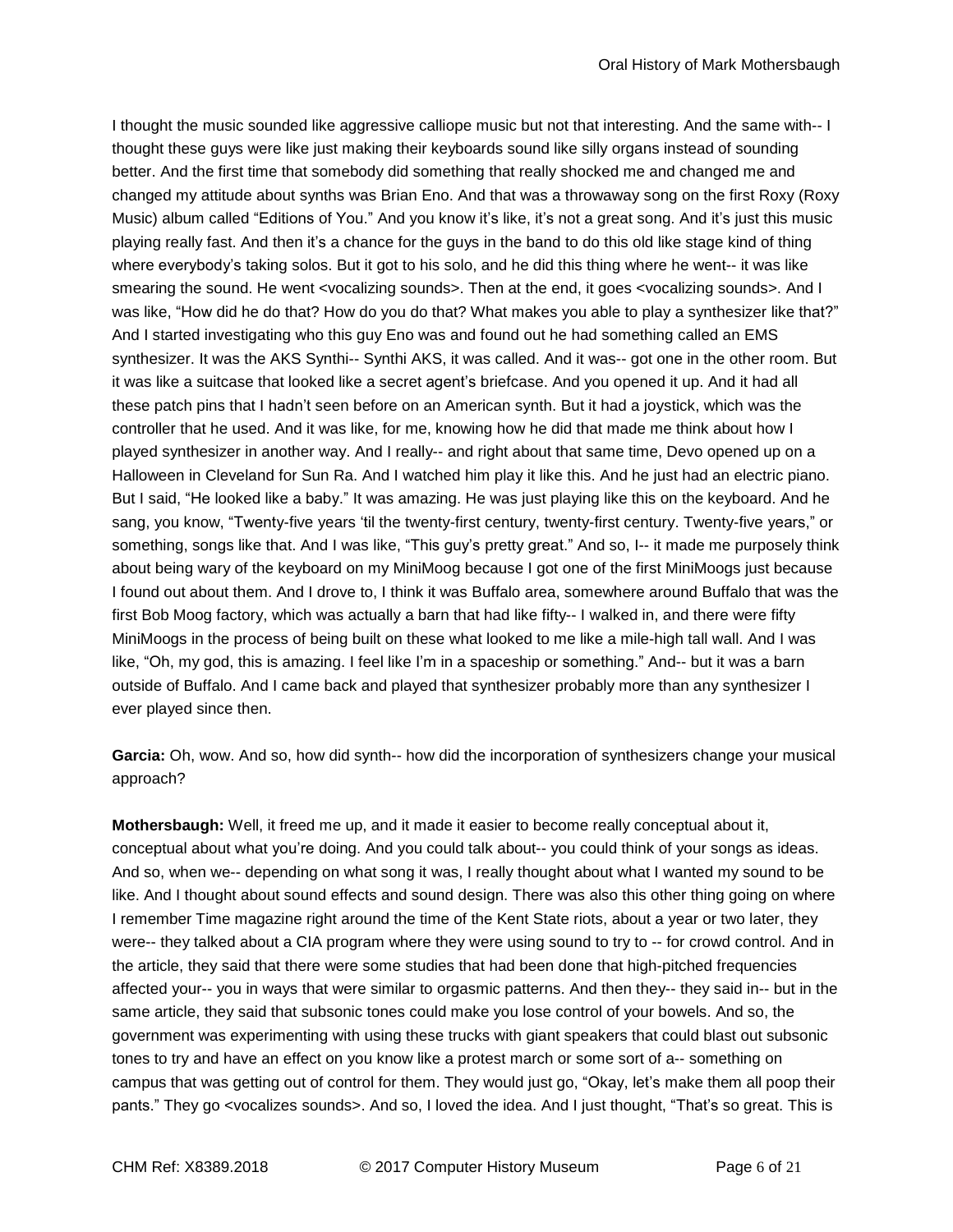the perfect Devo concert." This is like 1974 or '75. I'm thinking the perfect Devo concert is going to be we're going to get a big tent outside. We'll-- everybody will come in. We-- instead of dancing, we'll have organized calisthenics that everybody does along to all the songs. And then somewhere along the line, we'll make everybody poop their pants. And then we'll make them all have an orgasm. And then we'll just hose them all down at the end of the night. And we just had all of these ideas of things we wanted to do that were going to involve electronics and that were going to make the concert experience even better.

**Garcia:** Oh, that's so great.

**Mothersbaugh:** You'd have to dress for the occasion, of course. But you know--

**Garcia:** Maybe all that water on the electronics might not be good.

**Mothersbaugh:** Well, you know, different kind of merch. Your adult diapers that say Devo on the-- on the backside.

**Garcia:** That's brilliant branding. So, what are your favorite synths that you've used?

**Mothersbaugh:** In my whole life?

**Garcia:** Yeah.

**Mothersbaugh:** Probably, my very first MiniMoog. It was like-- I would compare that to like somebody who just joins the Army, and they get an AK-47. And you learn how to put on a blindfold and take it apart and put it back together. I could-- to this day, I could take a MiniMoog, set it here. You could say, "Smart Patrol." And I could, with a blindfold on, I could, through touch alone, I would know how to set all the parameters to sound like the reverse sawtooth <vocalizes sounds>.

**Garcia:** Oh, wow, okay. And now--

**Mothersbaugh:** Which isn't to say that I haven't been unfaithful to the MiniMoog at times because I love new things in my life. So, both other retro synths and modern technology have amazed me throughout my life.

**Garcia:** Do you ever find yourself trying to recreate your MiniMoog in with your modern systems?

**Mothersbaugh:** You know, it's not as easy as you would think. And that particular song I just said, "Smart Patrol," there aren't reverse sawtooths on many synths. And it is-- as a matter of fact, when-- what's the one that Moog did like about ten years ago? Was it a Voyager, or what was it called?

**Garcia:** Oh, yeah--

**Mothersbaugh:** Voyager.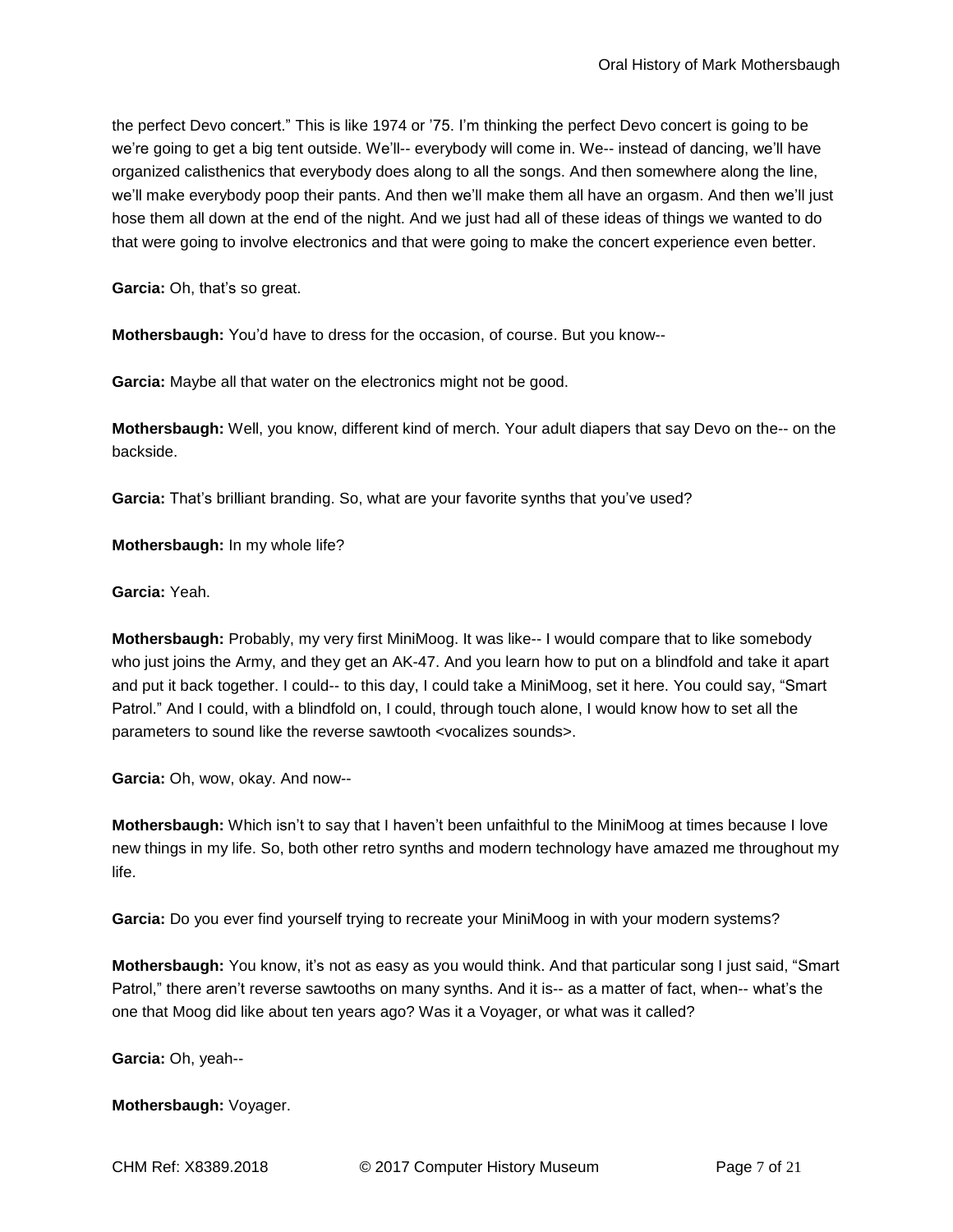**Garcia:** Yeah, I think it was Voyager.

**Mothersbaugh:** I got one of those, and I couldn't believe it that there was no-- I had them add a reverse sawtooth onto mine so I could still do "Smart Patrol" because I couldn't even perform it. But it involved using portamento and on and off switches, and it's a lot of hand-- constantly touching it to make it sound like that.

**Garcia:** Do you find it to be a different physical sensation playing a synth as opposed to playing just a regular keyboard?

**Mothersbaugh:** A regular keyboard?

**Garcia:** A piano keyboard?

**Mothersbaugh:** Of course. Yeah, yeah. There's-- and it is different. But it's different like in the way like oil paints and pastels or acrylics are different. It's like you bring to it what you have. And then whatever the right instrument is, that's what's important. And you can make as much a mistake by choosing the wrong keyboard as you can by just writing a crappy song in the first place.

**Garcia:** I'll have to remember that. That's a key note. So, you have an impressive collection of synths. And actually, we're going to look at some of them later, right?

**Mothersbaugh:** We can look at some of them, yes.

**Garcia:** Okay, but let me ask you about Bob Moog.

**Mothersbaugh:** Okay.

**Garcia:** And so, tell me about your relationship with Bob Moog, and certainly your admiration for the guy.

**Mothersbaugh:** Yeah, we became aware of each other-- I mean I knew about him long before he knew about me. But when Devo came out, we-- early on, he asked us to do ads for the company. And so, we did. We were glad to like-- what are the-- that-- the Liberation, which I never played on stage. I felt it was kind of a little too kitschy. But I liked us posing with it like we all had-- like we were somewhere between some weird sport and some sort of a soldier or something with these kind of strange instruments. I liked that. But we start off early on, and he would sometimes loan me things like the Moog Vocoder, which probably is one of the best-- the early ones-- the early Moog Vocoders were amazing, the filters in them. And then he announced that he was going to make a theremin. Do you want me to tell that?

**Garcia:** Oh, absolutely.

**Mothersbaugh:** Okay, are you editing this, by any chance? Good, okay because I'm-- okay so, Bob Moog announced that he was going to make a Moog theremin, which I thought was great. What a great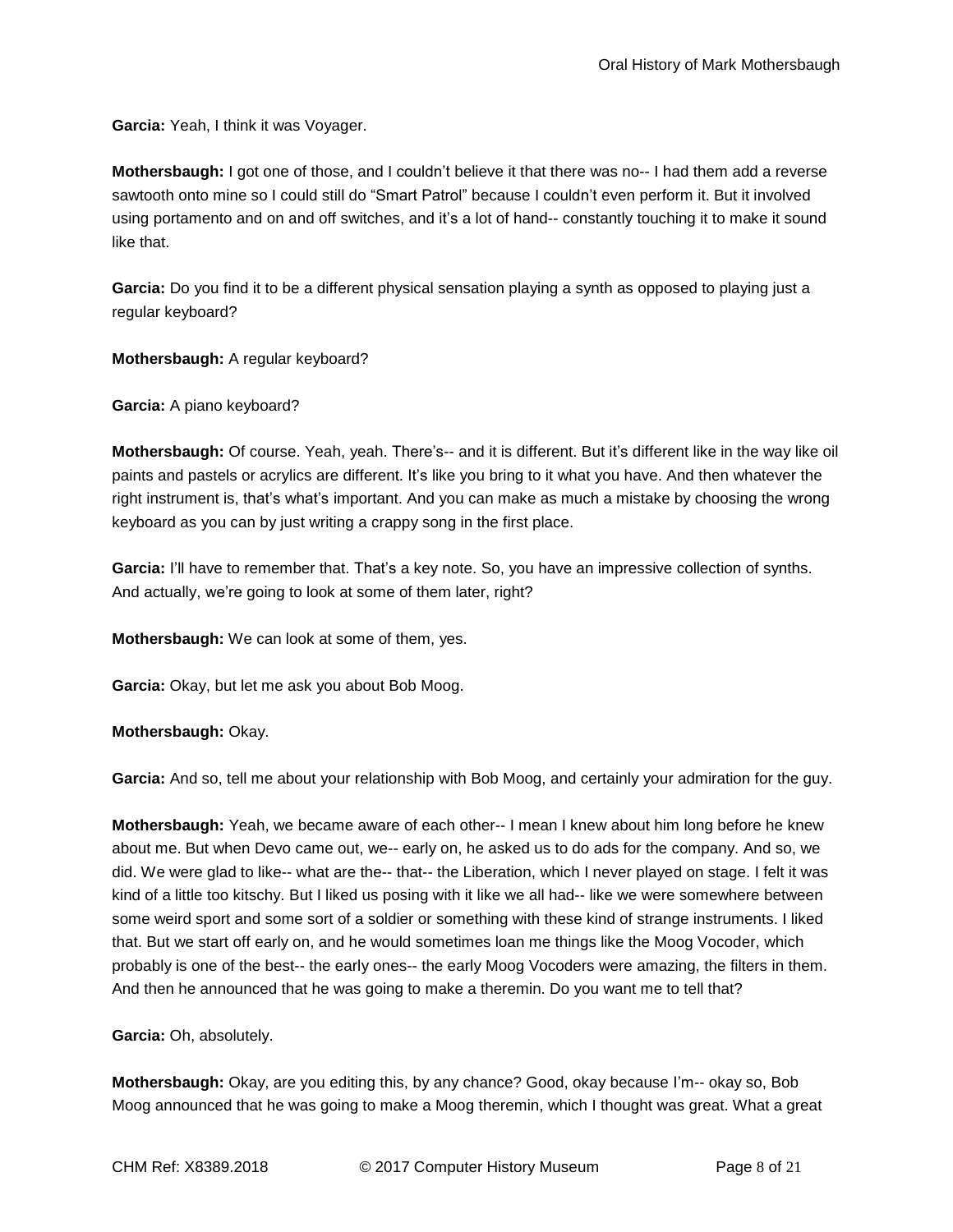idea, perfect company to do it. And when in the article, it said that he was going to add midi to it. And I thought, "Oh, that's fantastic for all the guys like me that all we can do is make it go <vocalizes sounds> and can never get the right pitch. And it's so hard to play." I thought, "What a great idea to put midi into the mix." And so, I called him and said, "Bob, I want to-- I want the very first theremin. So, I'm going to give you the money now. So, I--" He said, "Okay." He was happy to take my money. And then I called him about every month or so going, "Are you done yet?" And after about a year, he's going, "Man," he says, "I'm sorry. But it's taking so long. It's a lot more complicated than I thought." And I was still calling him every month. "Is it done yet? Is it done yet?" And he finally said, "I'm going to send you something. And you have to stop calling me if I send this to you." And he sent me a Memorymoog that was his personal Memorymoog. I still have it. And all of the sounds in it, he programmed. So, I have-- and it also-- the circuitry was a little bit different than the Memorymoogs that came out. And so, it has this kind of really-- it has amazing sound. It has a really great sound. And so, I've just made sure it always works and take care of that. And I used it just recently in the "Thor: Ragnarok" movie.

**Garcia:** Excellent. Now, how did you come into possession of the Electronium?

**Mothersbaugh:** Electronium, I got a call from a friend of mine who wrote for-- he still does. He writes for different tech magazines, recording tech. And he said, "Hey, I'm going to go interview Raymond Scott. Would you like to come with me?" And I'm like, "He's alive? Of course." So, I went with him and, in the process, saw his studio, which was a guesthouse behind his house that had fallen into disrepair. And his tapes and his disks, he had acetates of live shows, radio shows. And it would say like, "Ella Fitzgerald singing with the Raymond Scott band," and a date. And there was stacks of stuff like that that were all- that nobody had ever listened to again since-- he just had the wherewithal to record these shows and these programs like Frank Sinatra singing live on the radio back in the day. And he had all this stuff. And he had this work in progress. It was the Electronium. Everybody had seen pictures of it. And we all knew about it because he had done articles where he had said, "It's the first machine that writes music by itself. And it never writes the same song twice." That had a little something to do with sample and hold, which he was an early pioneer in. And he was doing all this stuff back then. And he passed away not long after that. And so, his wife was just getting rid of everything. And she-- the place was a mess. And she was just sweeping it up. And she was putting things in boxes. And I said, "You know what? You need his-- his intellectual properties need to be protected." So, along with Irwin Chusid, and Mr. Bonzai, we connected her up with the University of Missouri that they do have a repository for intellectual archives of composers. So, they took all the sheet music. They took all these tapes. They took all his disks and a lot of his things that were around the place. But that Electronium weighed a ton. Like literally, it was really heavy. And she didn't know what to do with it. And she was going to just send it to the-- to Goodwill or a trash heap or something. And so, I took possession of it. She was happy to get rid of it.

**Garcia:** Wow, awesome. Do you remember the first time you ever saw a computer?

**Mothersbaugh:** Yes. I was going to Kent State. It was in the-- there was like an educational resources room where they had this incredible typewriter I always look for on eBay and never can find. But it had like three eighths of an inch-high type. It was for like grade school, like for a grade school teacher to type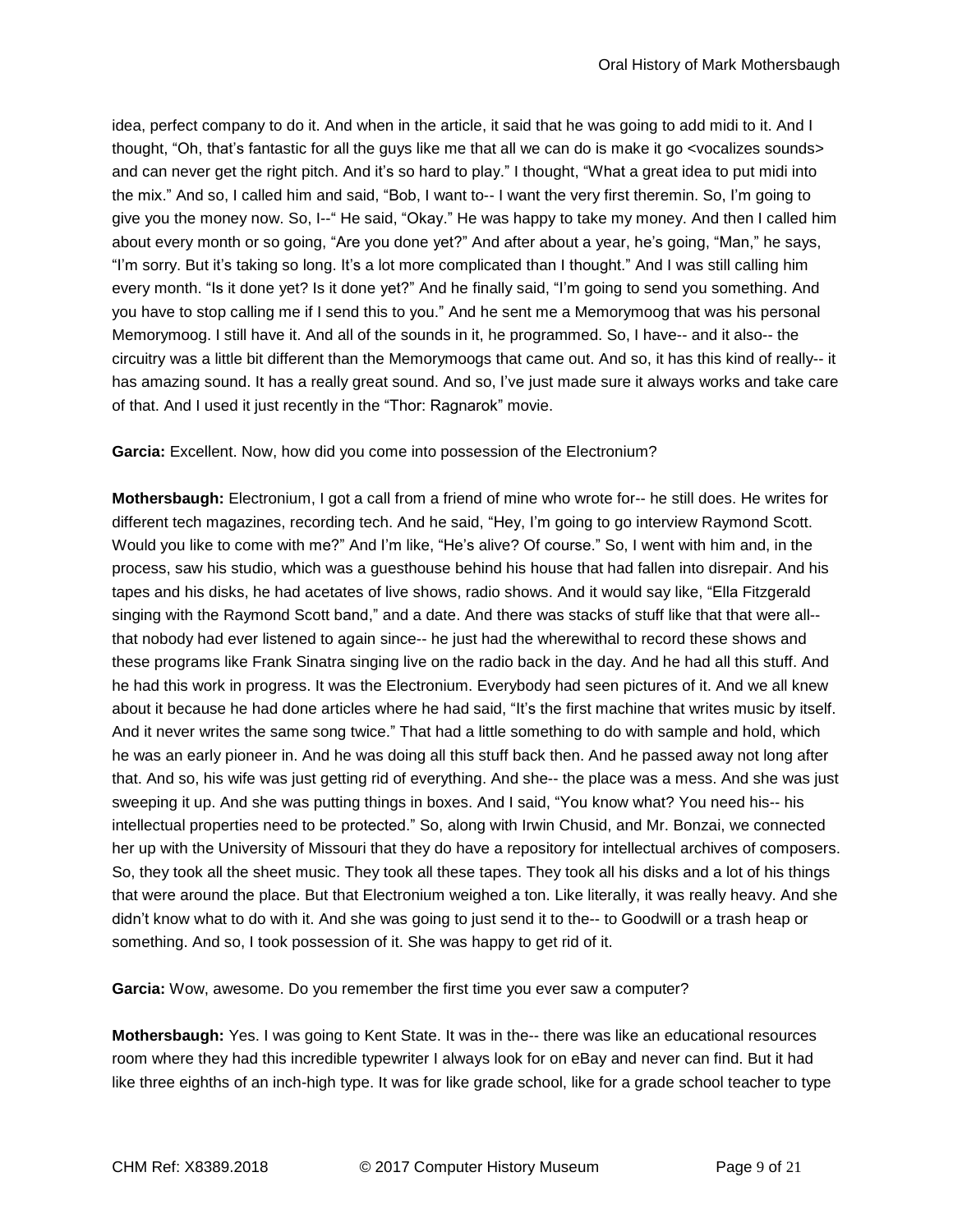up things. And I always want one of those. But I remember I used it in there. I used-- I made crazy pamphlets, these Dada pamphlets of my own back then in the like 1970s.

## **Garcia:** Oh.

**Mothersbaugh:** Yeah. One of the other students said, "Hey, there's going to be this amazing art class this spring. It's called Materials and Techniques. And it's a conceptual art class." And there-- I didn't even know there were such thing as teaching conceptual art. But I was told that you had to be a grad student to sign up for it. And this person, who was a grad student, said, "Hey, I know you're only a sophomore. But you know what? They just started using this new computer system at Kent. So, they don't have everything programmed right. Just fill out all the blanks that you've taken all the prerequisites necessary. And just get in the class. It's just important you do it. You have to do it." And so, I did. I got in this class. And the computer didn't catch me. It just let me in.

**Garcia:** Excellent. And do you remember what the computer was?

**Mothersbaugh:** No, I remember not-- I wasn't impressed because my knowledge of computers had to do with movies from the '60s. And so, it would be like I knew of computers as being a whole room with like these fake wheels moving and blinking lights. And then somebody like Annette Funicello would put a card in it or something backwards. And then all of a sudden, it would start spitting cards out everywhere. And there would be a whole mess. And computers, they weren't impressive to me when I first-- when I saw my first computer, I wasn't impressed with it.

**Garcia:** Oh, wow, okay. So, as your career in music has gone forward, and you've seen, of course, computers becoming more and more ingrained in the methodology. So, how does the computer change your work as a composer?

**Mothersbaugh:** Well, early on, probably early '80s-- no, early-- late '70s/early '80s, I mean the first computers I probably worked with would be like these little dedicated computers that were inside an S-100 Roland sequencer keyboard. So, they were just these things that were part of the keyboard I was buying. And I think the first standalone computer that I ever owned was a Fairlight II.

# **Garcia:** Okay.

**Mothersbaugh:** And it changed the way I thought about music in a lot of ways. And one of the things it did was it freed me from being in a band to being able to write things for a film or a TV show just pretty much all by myself. I didn't really require other people to be with me to-- for me to be able to put it all down because you would play right into this computer. And to me, that was so transparent and so powerful. It was like-- you know because you played it in when you had the idea. So, it really became about conceptual art, writing music to me. It became this things that I totally understood of being able to write a piece, and then it's permanent into this sequence. And then I wrote another piece, and it was all additive. And it enabled me to go from-- when my band, we were on Warner Brothers and then left them after doing five albums that did really well. But then we got in a fight with them. And then we went to this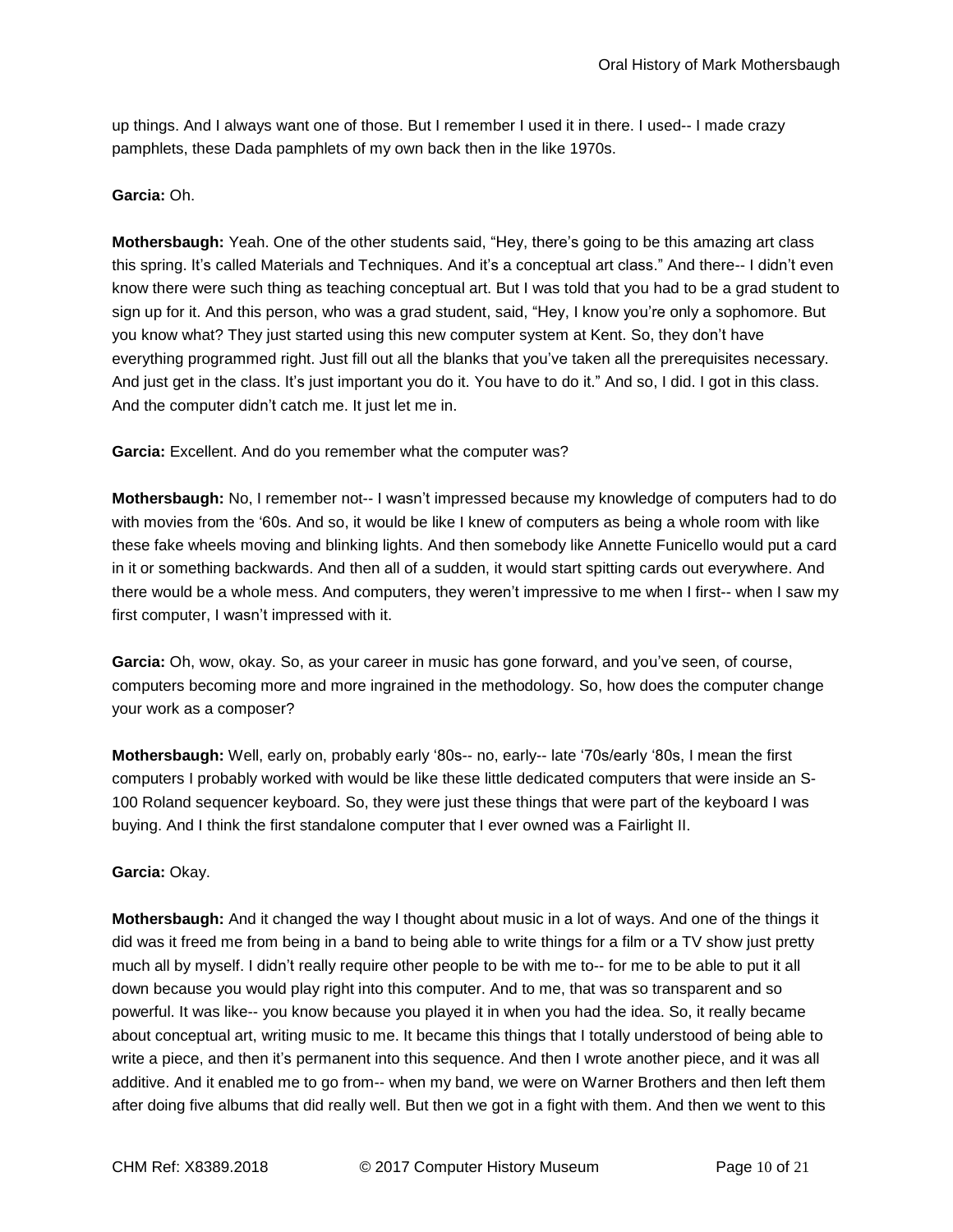company called Restless. And within the first month, we were there, they started to go under. And so, Devo kind of went into this kind of unwanted cocoon siesta hibernation state. And before that, I'd done five albums. You know you write twelve songs. You rehearse them. You go record them. You go-- you start playing them for a tour. You design costumes and a stage show. You go out on tour. And a year later, you come back, and you write twelve more songs. And then you rehearse them, record them, go play them on a stage, go out on tour, and then you write twelve more songs. Well, a friend of mine in 1984-ish-- I can't remember the exact year, but I think that's when it was, said to me, "Mark, would you score my TV show? It's called 'Pee-Wee's Playhouse.'" And I said, "Yeah, I got time right now. We're kind of locked in a lawsuit." So, he sent me a tape on a Monday. On Tuesday, I wrote twelve songs worth of music. On Wednesday, I recorded it. On Thursday, I took the tape, a two-inch tape, and sent-- half-inch tape, and I sent it to New York where he was editing his show. Friday, they cut it into the show. Saturday, it was on TV. We watched "Pee-Wee's Playhouse" in the morning. Monday, he sent me another tape. And Tuesday, I wrote twelve more songs. I was like, "Sign me up for this job. I love this." It was like all about the creative process. It was all about writing more songs and writing more music. And it was- conceptually, it was-- we'd gone through this period where, early on, we got signed because well, David Bowie and Brian Eno think they're great. So, we'll sign them. But we already have Captain Beefheart. And we already have Frank Zappa and Wild Man Fischer, but we'll add another weirdo band to the list. So, they kind of ignored us even though we made them money. But then, once we put out "Whip It," and they had a platinum record, then all of a sudden it became a thing where we'd be working on writing music for the next album. And you'd look over and there would be somebody from Warner Brothers going, "Hey, you guys need anything? Keep up the good work. Just whatever you do, remember to write another 'Whip It.'" It was like that kind of a thing. And it kind of became destructive. It became this destructive force. And so, when I started writing for "Pee-Wee's Playhouse," my only criterion was Paul said, "Well, if it's something happy, make it really, really, happy. And if the scene is scary, make it really scary. And if it's sad, make it really sad." And he just said, "Make it extreme." And so, I could do any kind of music I wanted. And I was writing all this music. And I would do like parodies of my music, or Talking Heads, or TV commercials. You just change it, so that you didn't have a copyright infringement problem. But it was like I was in this world where it was all about writing music. And I loved it very much.

**Garcia:** Oh, excellent. Okay, so have you ever had any contact with the sort of the research side of music, sort of the scientists who are actually trying to do music-y, computer-y, electronic-y stuff?

**Mothersbaugh:** Well, during the Devo years, companies that were building things-- everybody sent stuff to us. Everybody wanted us to beta test for them. And they wanted us to try out-- I mean even companies like Casio. Everybody would-- I'd be in Japan, and Casio would come up. And they would go, "Here, take this. It's our new keyboard." And I'd get a keyboard from them. And everybody just wanted Devo to use their gear. So, I got to try out all these things. And I got to talk to people about what they thought was interesting. And my brother, who-- Jim, who we're talking about again here, but he-- pretty soon after he started playing with Devo, he was in our first film. It was my two brothers, Jerry, and me in our first Devo film. But pretty soon after that, he just wanted to work on drums and electronics. He ended up touring with us and then met up with Roland. And they asked him to come work with them. And he kind of represented Roland during the years that MIDI was being developed. And so, they had-- when MIDI was being developed, they had representatives from all of the big companies, but a lot of the little people too. And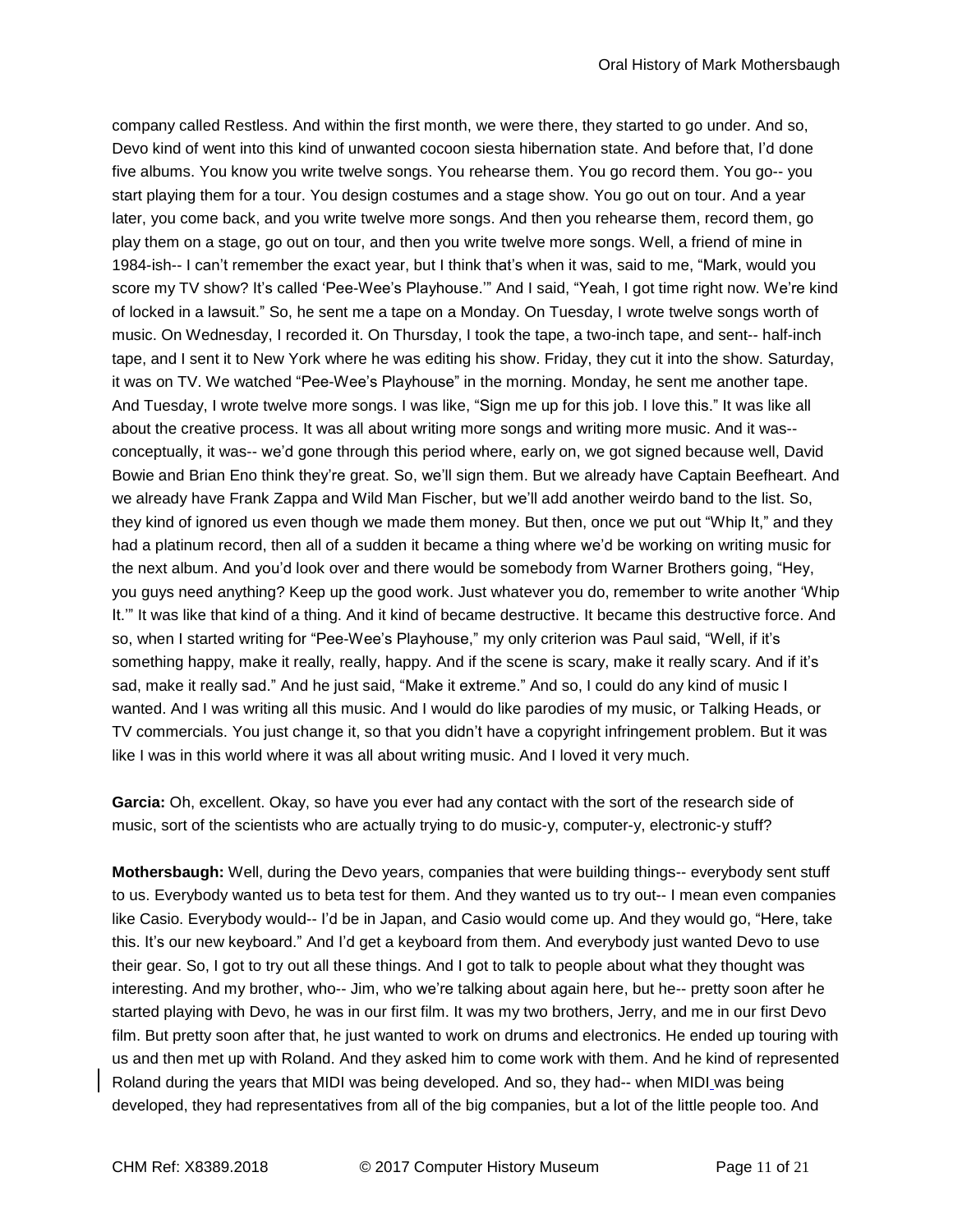so, there was big group of people that were all trying to figure out what is going to be the language that we all use? And so, I kind of was a little bit on the inside when that was happening.

**Garcia:** Okay, and in your current workflow, where does the computer factor in? At what point do you sort of go with it?

**Mothersbaugh:** Well, it's like I'm pretty much at a point where about ninety-five percent of the music I write starts on a computer. It's like, admittedly, I hated when I had to go from-- I forget what software I used before I used Logic. But then I learned Logic, and I loved Logic. Then I went to Digi-- Digi-- what is that called? Digidesign, what's their--?

# **Garcia:** Oh--

**Mothersbaugh:** Whatever that is. I went to that software. And I hated having to learn a new language. It was like going from Esperanto to something else, to German or something. And then I started using Logic, and I just didn't even want to learn another musical language. But now, to me, Logic is very transparent. And so... the computer is pretty much where I start for everything. I mean, I-- sometimes I'll have a musical instrument that actually is the centerpoint, or is the starting point for something, or inspires something else to happen-- you know, either an accordion, or whatever. But it's-- now it's, even in *my* life, it's gone to a point where I'm designing musical instruments, and I use a computer to control those.

**Garcia:** Excellent. That's exactly what I was hoping for. <laughs> Okay, just to go a little bit into the Fairlight, because you were one of the golden boys of the Fairlight CMI. Whenever anyone talks about it, they talk about you and Devo. And so, how did you first hear about it?

**Mothersbaugh:** Oh, I don't know. Probably, *Keyboard* magazine was the first place I ever heard about a Fairlight. I don't know for sure, because everything was always out there. And I was very interested in technology at the time, and I was very interested in what was being developed, and... right about the same time I got a Fairlight, we had also toured Australia already, and-- you know, so it was something- and we knew other bands that had already used it, so... so I got Devo to come up with-- to separate with \$35,000, and buy a Fairlight 2X, which meant it-- I think it had MIDI outputs. And... and that was something like-- somewhere around the *Shout* album is right about when we were doing that.

**Garcia:** Yeah. And what did it make possible, that hadn't been possible before?

**Mothersbaugh:** Well, it was fast, but it also allowed you to create samples, and it allowed you to use... I mean, the thing about, you know, a Rollins synthesizer, where it's all electronic, they would have sounds that were called *Strings*, *Brass*, *Woodwinds*, *Guitar*, *Drums*, and it never sounded like any of those things, back then. They always-- they were like... the worst kind of approximations now. And now it's like you love it for something totally different than what-- but this was 8-bit, so it was pretty low quality to begin with, but they were samples of real instruments. And so I really liked that. I liked the idea of having the ability to blend acoustic instruments in along with my synth tracks. And... after working with it for a few months, I realized, "Well, these are even better than acoustic instruments, because they sound like the... the wood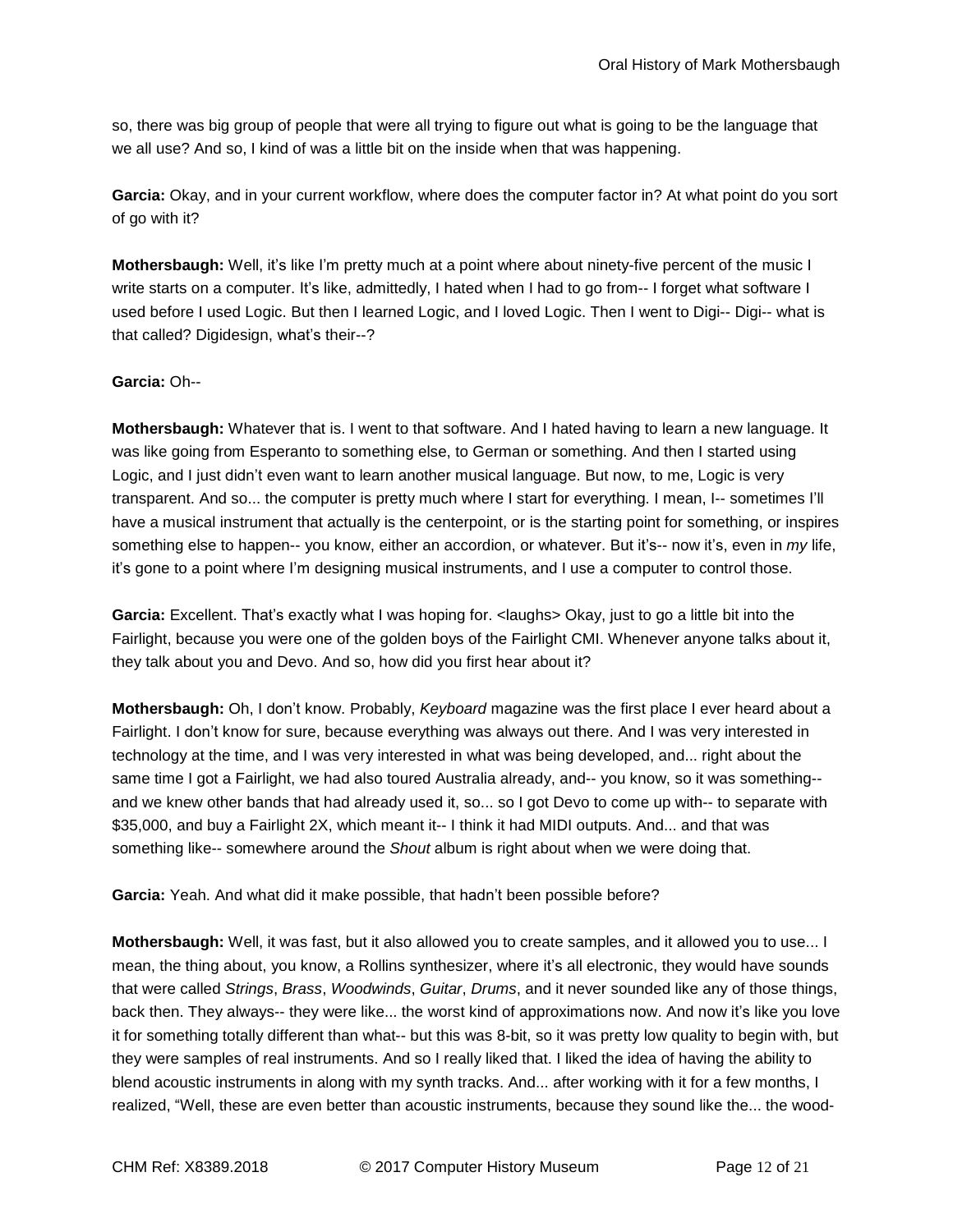paneling version of real wood paneling." You know, it sounded like vinyl wood, or sounded like a plastic brick wall version of a brick wall. It didn't really sound like a brick wall, but it sounded like the plastic, fake version of it. And so I loved the idea that I could write acoustic... plastic acoustic music. And I wrote a bunch of albums that were-- I called them *Musik for Insomniaks*, because I just wrote them for me, to- because I wanted something to listen to in the house, that was kind of like M.C. Escher meets Plastic Acoustic Instruments, or something like that. And so I would let them go on for a while, and I would- they'd have slow-- and they couldn't have too many parts, because a Fairlight only had eight channels, so... you know, you couldn't get *too* crazy, and-- but I liked that, because that made it-- each part had to be important or essential. It wasn't like just additive, like what happened later, then, when technology started allowing people to put hundreds of tracks on their songs, and all that did was... meant that you had 100 tracks that weren't essential, all playing at the same time, oftentimes.

**Garcia:** And so with both the Fairlight **Example 20**, in general, when you're approaching a new instrument, how does that change the way that you interact with it, and think about it for use in your music?

**Mothersbaugh:** Oh, it's all different. It depends on what kind of instrument you're talking about. The last... the last instrument that really made me happy also eliminated my need for a celeste, a dulcitone, a lot of the keyboards that-- there's a lot of them just sitting in the studio, that are collecting dust, because- it was Keyscape. I don't know if you know that software or not, but somebody put together this great collection of keyboard sounds, and it's the stuff that Wes Anderson would love to-- would love to have Keyscape. If he doesn't already know about it, he would love Keyscape on his computer, because he loves all those kind of instrumental sounds. But that was the last one that made me super-happy, and it's like I've put it in everything, ever since I got it. It's-- I'm sticking Keyscape in. Doesn't matter if it's... I'm working on a new animated show with Matt Groening, and I'm putting it in that. And I've done five movies so far this year, and I've-- every single one of them have Keyscape in it. I just happen to really like that instrument right now.

**Garcia:** Oh, excellent. Okay.

## <cuckoo clock chirps>

**Mothersbaugh:** I mean, I'm not here to give a testimonial for them, but that just happened to be the one right now.

**Garcia:** Okay, so Devo's credited as having the first to score a video game. And you've scored video games, yourself.

# **Mothersbaugh:** Yeah.

**Garcia:** How is that process different than scoring a film?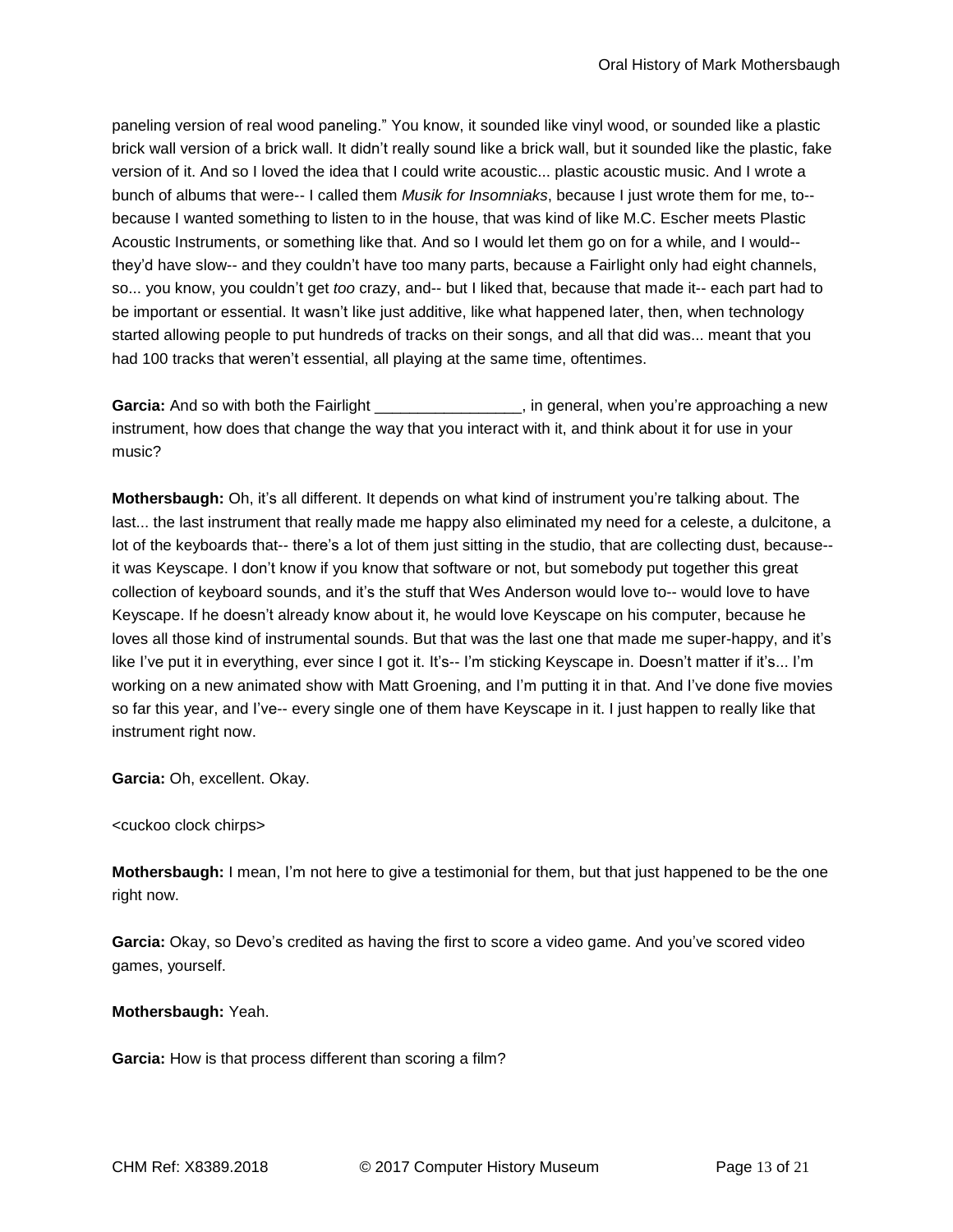**Mothersbaugh:** Oh, well, you think about video games quite differently than you do-- because video games, they're a different animal than a film. A film, you watch it... most films, you'll watch one time, ever, in your life. And then maybe you see it a second time, no in the theater. You watch it at home again, and you go, "Oh, yeah. I liked that when I saw it." You know, "It's *Die Hard*. Now I'm going to watch *Die Hard 3*," you know, or whatever. But whatever the-- you think about the films. But it's like, a video game... people play them maybe a thousand times, you know? It's not-- or they play them 100 times, you know? They-- and they hear that music 100 times more. So video games-- it's really important to come up with themes that are great, because there's often not a lot of dialogue, like in a film. And the story, the way it- you know, it's like, the arc of a story in a film is more like a book, or something; and in a video game, it's this other animal that's growing inside you, like maybe a fungus, even, you know? It's kind of like-- a video game is something where you're going to play Level 1 a thousand times; you're going to play Level 99 maybe only a couple times. But you think about that when you're writing the music. And you have to think about things like... I don't know. I can't think of the name of-- I did some Homer Simpson video game, like five years ago, or something, where he's running around a food court. Just to give you an example is, you have to think about the music, and you record it totally different than you record the music for a film, because this music... I came up with the theme for the first level, and everybody liked it. And you know that somebody's going to be playing that level... the first time they play it, they might have to play it like five minutes or seven minutes before they get to the next one, or before they get knocked down and have to start over again. And so they're playing it for a long period of time. And then, after you've done the game for a while, then it's like, first level, 10 seconds, and you're on to the next level, 10 seconds-- and you'd keep jumping through it. But it's like you have to write the music for both the person that's just starting, and the person who's been playing it for six months. And so... my take on it is, what I do is, I like to put legato and slower-moving parts, like maybe whole notes or half notes, that are playing a melody, that you know the melody, but it-- or maybe you don't. Maybe it's just hinted at, and you're hearing it start to move. And Homer's going around, and then he grabs his burrito and eats it, or whatever he does. And then I bring in more strings, for instance, maybe, and then they're playing quarter notes, and they're playing faster-- a little bit faster. So you have a-- tempo has just doubled. And then he goes and he gets the pizza he was looking for, finally. Finally, he gets his pizza. And then you bring in woodwinds, playing something even-- playing these little riffs that are playing faster over top of it. And then... then he gets whatever-- a custard pie-- and then, all of a sudden, you have the-- the brass are hitting these, like, *bap-bap ba-da, diddle-liddle-la!* And it's still playing the melody. And now you've got the melody and the whole song playing, and it's been building. And it has to-- you have to also write it so that, when he gets that first sand-- his first burrito, you have to be able to, as soon as he grabs it, the next set of instruments add in, and change the tempo right there. It changes it so that it's playing-- you know, you're hearing a double-time going on, so it's playing faster. And maybe it takes one second, because you know how to play the game, or maybe it takes you three minutes, because you haven't figured it out yet. You have to be able to listen to that music for three minutes without wanting to kill the composer. And you also have to be able to, whether you get it in two minutes and 56 seconds, or you get in one minute and 47 seconds, or you get there in 3 minutes and 33 seconds, as soon as you grab it, it has to seamlessly keep going. It can't stop and start over again. You have to keep it as an additive feature. So you have to think about that while you're writing your melody, and while you're writing your themes, and so that by the time the percussion's on the top, playing this really crazy shit, and then he finally gets to go to the next room... it's like a build, the whole time, and you just have to be able to think of it that the build's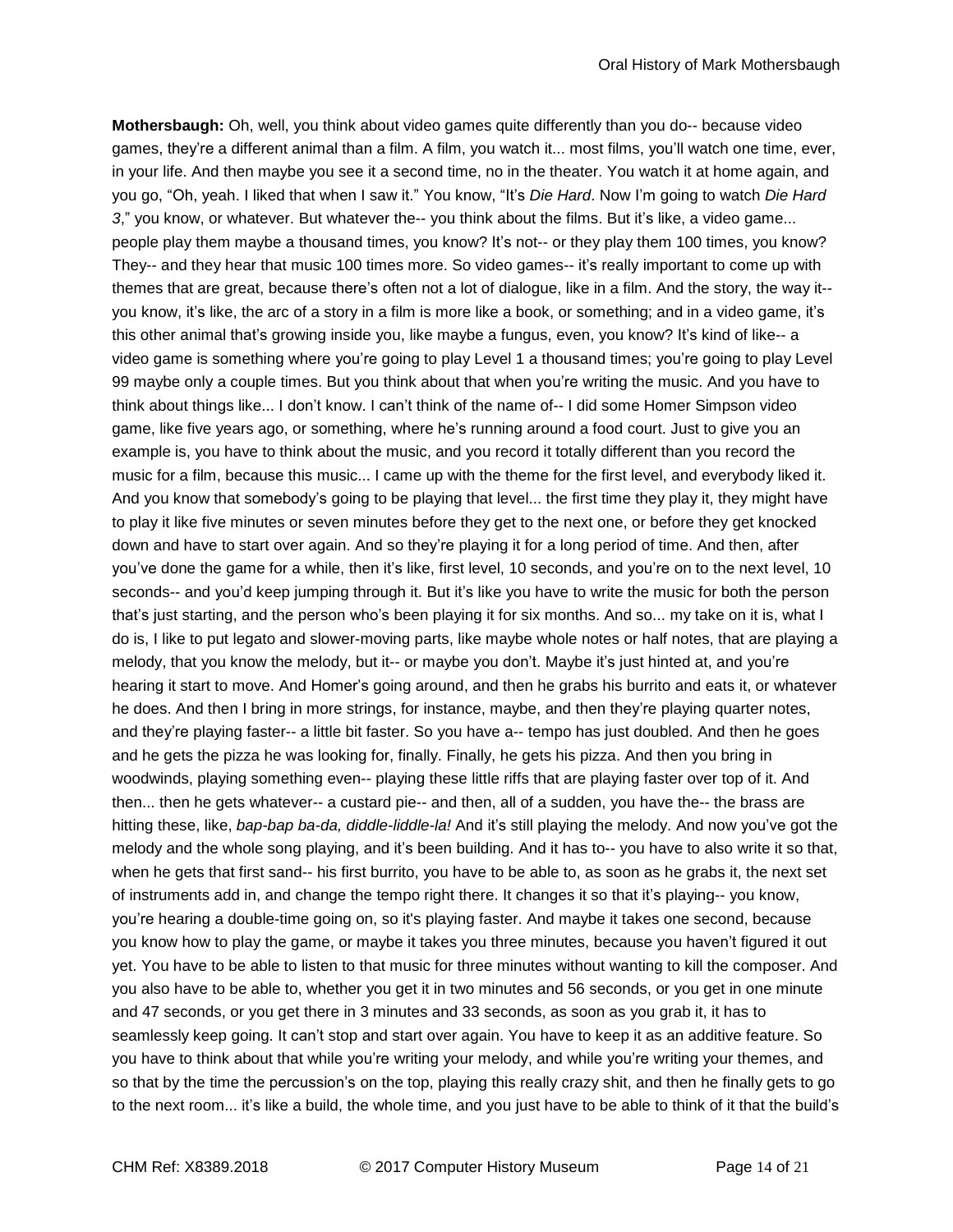either going to be on this trajectory of five minutes, or it could be ten seconds; it depends on how long they've played the game. And... it-- you have to write it, thinking about that, which is totally different than thinking about the arc of a whole movie, and that you're playing-- you know, you're either stating a theme early on, or you're just hinting at it, and it doesn't totally pay off until the climax of the film, or something. You have to think-- you have a different strategy for that, and a different methodology for writing. So, I love both of those very much, and I see them as different. And so, because of it, you record different. So it's like, you may go in and just record the orchestra, like-- the first day, you might just record only low instruments and/or a certain instrument set. And then the second day, you come back and you add on the next layer, and then something like that. You think about it different, whereas... you know, otherwise, I love to play the whole orches-- I have-- I love to have the whole orchestra playing at the same time. That feels really good. You know? And there's less things that can go wrong that way, because you-- soon as they play it, it's either great or you need to do another one. When you're building up, you could get to the fourth day, where you've got the piccolos and the flutes and the clarinets, and go... "Oh. I should've changed the timing on the celli and the violas, but that's where we are now." So then you have to fix it. And that's where you need a good music editor, sometimes

## **Garcia:** Oh, wow.

**Mothersbaugh:** But it's a totally different beast, you know? And that's what makes it fascinating to me. I love the idea of... you know, writing in different mindsets, with different kinds of concepts behind them.

**Garcia:** Okay. And when did you start recording digitally?

**Mothersbaugh:** That's-- I think-- well, you know, on one level, you're recording digitally when you're-- you know, have an Emulator II, and you're, you know, going, "Jesus loves you," in a microphone, and then you hit the reverse button, and it goes, "We smell sausage." You know, it's like on one level, you're already recording digitally, but then you're talking about... all the acoustic instruments, too, getting recorded digitally. I think Pro Tools has... you know, really became important in a entertainment world first, you know? And... you know, I mean, like commercials and TV shows and films. And they were-- but they were a couple years ahead of me. And then I went through ADATs and a couple of the other systems. I have all-- I have 8-track tapes that look like this, and 8-track tapes that look like this, in storage. And I'm like, "Well, three of these are... you know, *Bottle Rocket*, Reel One," you know? And then, so you have 18 of those tapes like that, to make up the 6 reels of the film, and you have to have 3 machines all synced up together. And now, Pro Tools are pretty much the winner in the world of entertainment, so everybody records to Pro Tools. Although, I love the way my Logic sounds, so I record just straight into Logic, usually. It's like-- when my engineer comes over, he's all, like... gets all upset about it, and says, "No, you should be just always recording in Pro Tools." And I go, "Well, I'm not, so too bad. This is quicker and more transparent for me, so..."

**Garcia:** Okay. And...

<crew talk>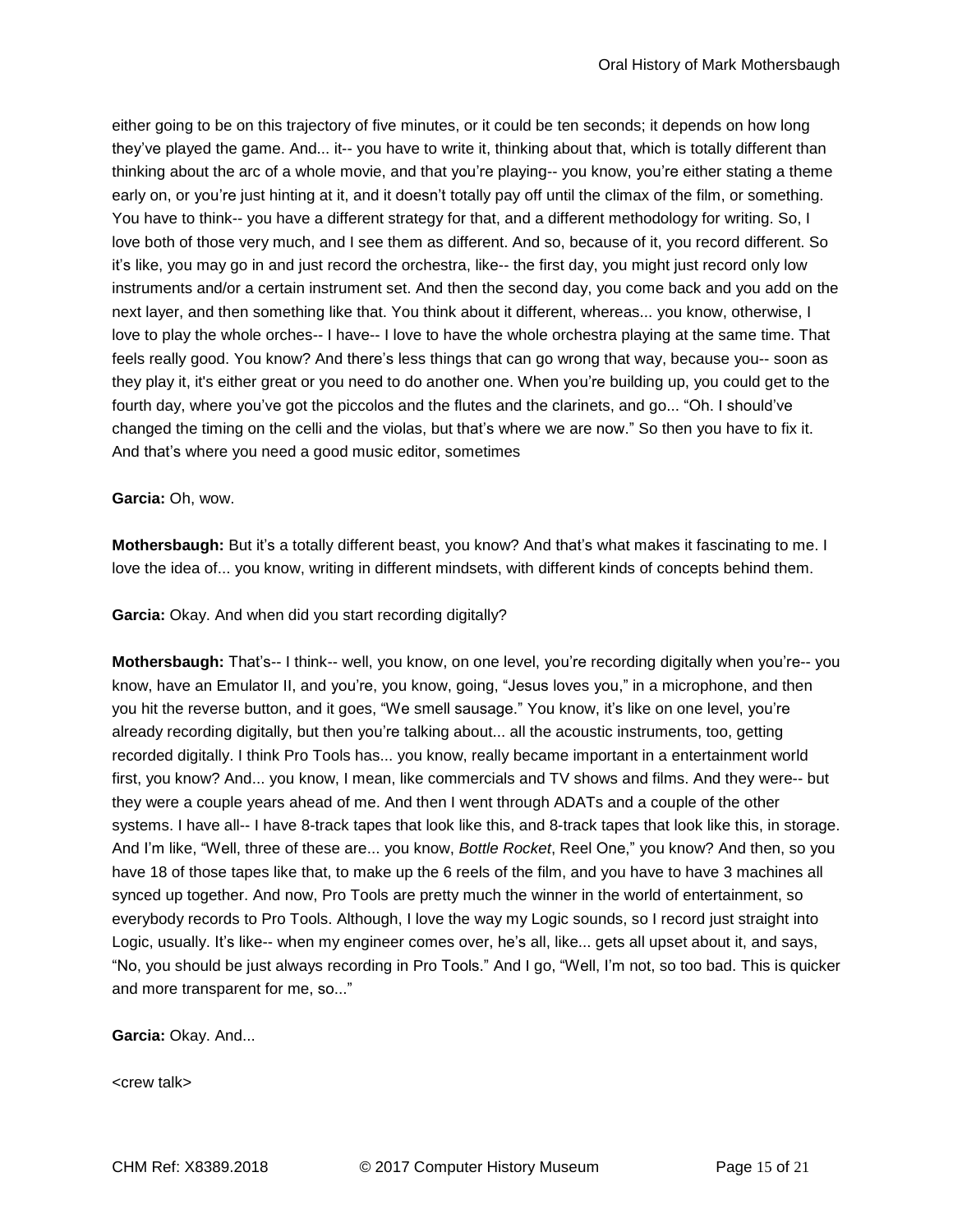**Garcia:** So, MP3: What are your thoughts?

**Mothersbaugh:** MP3-- I have a... there's a time and a place for it. And the only thing I dislike about MP3s is that it's crowded out a lot of higher-quality recording. The things I like about it is, it's democratizing. It allows everybody-- it allows kids, it allows-- when I was a kid, I would look at albums, and I would go, "A recording studio. What is that?" And, "What's a record company? I know there's no record companies in Ohio." You know? And I would look at these things, and it would be confusing. And... you know, little things happened slowly, when *I* was younger. I remember seeing a Todd Rundgren album that had a big effect on me, because it was-- you know, it was like Todd Rundgren at his kind of sweetest, you know? It was okay. You know, it was-- he always had an interest in technology, which I liked. But the thing about the album that was-- that struck me was not the music, as much as it was the album cover, because it's like-- and back in those days, a big cover-- you know, there was all sorts of clues as to what was going on. And I remember seeing this picture. And I could tell it was like a snapshot from a-- you know, an instamatic camera, or some-- like some cheap Kodak, or something-- home camera-- that you had to go get developed at the grocery store. But it had carpeting. It was cheap, you know... bedroom carpeting. And it had a sliding door that was just like whatever kind of sliding doors everybody had in houses, and still do, you know? But the thing that struck me was that there was this thing that looked like a washing machine sitting in that room that had no furniture in it, and wires coming out of it. And I'm looking at this picture, and I'm going, "There's... these 16 view meters, like on my little cassette deck-- my mono cassette deck that has one needle." There was 16 or 24 of them. There was 24 on this one. And it had- like, "That looks... that's a reel of tape, and those are-- those look like mic cables. And he's in a house. He's not at a recording studio; he's in his house, somewhere." And I remember that, to me, was such a big thing at the time, and it made me and my brother go out and try to figure out how we could record in *our* house. And my brother Bob, then, he had a job delivering meat or something during the day, and he came back one day with this four-track tape recorder-- a Teac four-track. And... we were amazed. We're like, "Well, the Beatles recorded their first albums with a four-track. We could record an album with this thing." And it was just mind-blowing to me that we could have this in our house. I could not believe it. At the time, I thought we were on the edge of technology. We were on the cutting edge. We had a four-track Teac in our house, and I could come home after work, and I could write a song. Bob and I could write *Blockhead* down in the basement, and record drums and bass on a couple channels, and then we'd record a couple other instruments on two channels. Then we'd mix it down, and then we'd add vocals and a synth solo, or a guitar-synth solo. And we could do it ourselves. And that was... that was a really big thing in my life, and it made me start writing music much faster. And it was...

**Mothersbaugh:** You know, to me, that is... that is something that I see reflected now. Kids don't know it, but it's like... I watch my kids. They have an iPad. And they were-- a couple years ago, when they were 10 and 12, they were making these videos. They would make a video on an iPad, and they'd be running around the house with their friends, and they'd make up a song to go with it, and they'd make up a storyline. And then they'd set up the shots, and they'd make this film. And they were just having fun, and they knew nothing about filmmaking, other than intuitive stuff. And I was like-- I remember thinking, "You little brats. Do you know how--? It took me a year to make the first Devo film. I had to get a job with Jerry. We started at a graphic design studio, and we kept it going for four or five months, to make \$3,000 profit, and then we used that to buy film stock and things, and then rent some gear. And then we shot the film,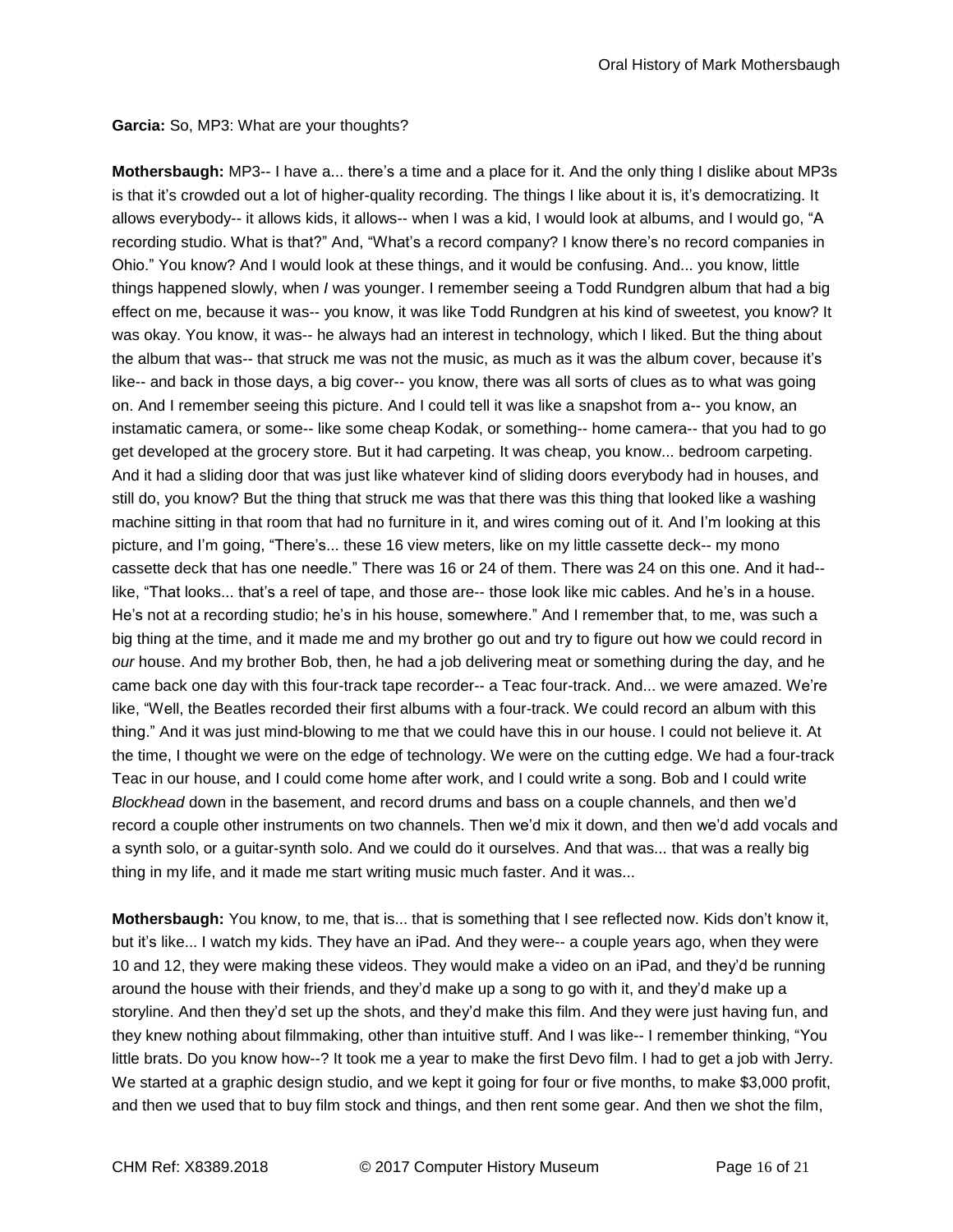and then we had to beg people that worked in editing rooms to let us edit it, and then-- it took us a year, and you guys are... it's totally transparent and effortless, and you're just making this art." And the thing was, is now it's like... kids can, with a phone-- you know, they can take a phone, and there's apps where you can sing a drumline into it. You can go *boom bop, boom-boom bop*. And then... it'll quanti-- you can quantize it. Then you can pick what kind of sound you wanted. If you wanted an electronic sound, what kind of electronic sound do you like? What kind of acoustic drum kit did you want to have? Do you want to have a death metal kit, or did you want to have a Portland garage band sound, or-- you know, you could choose whatever you want. And then, if... when you get a drum-- you don't have to own a drum kit. You don't have to own a basement, or have access to a basement, where people aren't going to say, "Turn that shit off!" You can-- you don't have to spend hours learning-- and you can just do that. You can have the idea for a song, and you can do it with your mouth. And then you can do that with a bass guitar, and you can decide, "Is that a bass guitar? A bass synth? Is-- what kind of sound do I want to be?" And you can choose some of these instruments. It's a \$1.99 app, you know, we're talking about, and it's digital. And then you can do that-- you can add on all sorts of instruments. And if you get something you like, and you sing over top of it, and you mix it, and you really like it, you don't have to go to a recording studio to do that. You don't have to go to a record company and say, "Will you please release my record?" You just go to YouTube, and you make a little video of that song; and overnight, the whole world can be part of your art, or can be exposed to your art. And to me, it's so-- I'm so impressed and excited about that. It just seems like we are in such a great time, and technology has-- I, you know... I mean, I don't want to make it sound like I'm-- you know, like I'm... not giving credit where it's due, to-- the orchestra, the London Symphony, that I work with at Abbey Road a couple times a year, that you just hand them a sheet full of music, they'd look at it, they'd play it once; then the second time, you record it, and you're done. And it's something that's very complicated, that follows all-- that's-- maybe you're following Thor through a battle with the Hulk, and they're beating each other up, and they're getting tossed against the wall. And there's all these other things that are happening in the music, and so it's doing hairpin turns, where you go from 4/4 to a 5/4 bar, and then a 1/8 bar. And then the timing tempo changes, and then-- and these people play it perfect. They're amazing. And... that's a-- that's pretty impressive. But the idea of that an artist can... has another way to go, and that is using technology that's inexpensive, and it's available to kids in the Amazon, or kids in China, or kids-- you know, kids anywhere in the world. They can get ahold of this stuff for a small amount of money, and they can... they can-- you know, they have recording studios that are more powerful than the Beatles had, when they did-- or Devo, <laughs> when we did our first demos. You know, I just think it's an amazing time right now.

**Garcia:** Oh, excellent. All right. Now we're on to the static art section.

**Mothersbaugh:** The-- say, what?

**Garcia:** The static art section.

# **Mothersbaugh:** Okay.

**Garcia:** So, when did you first use a computer in your art creation process?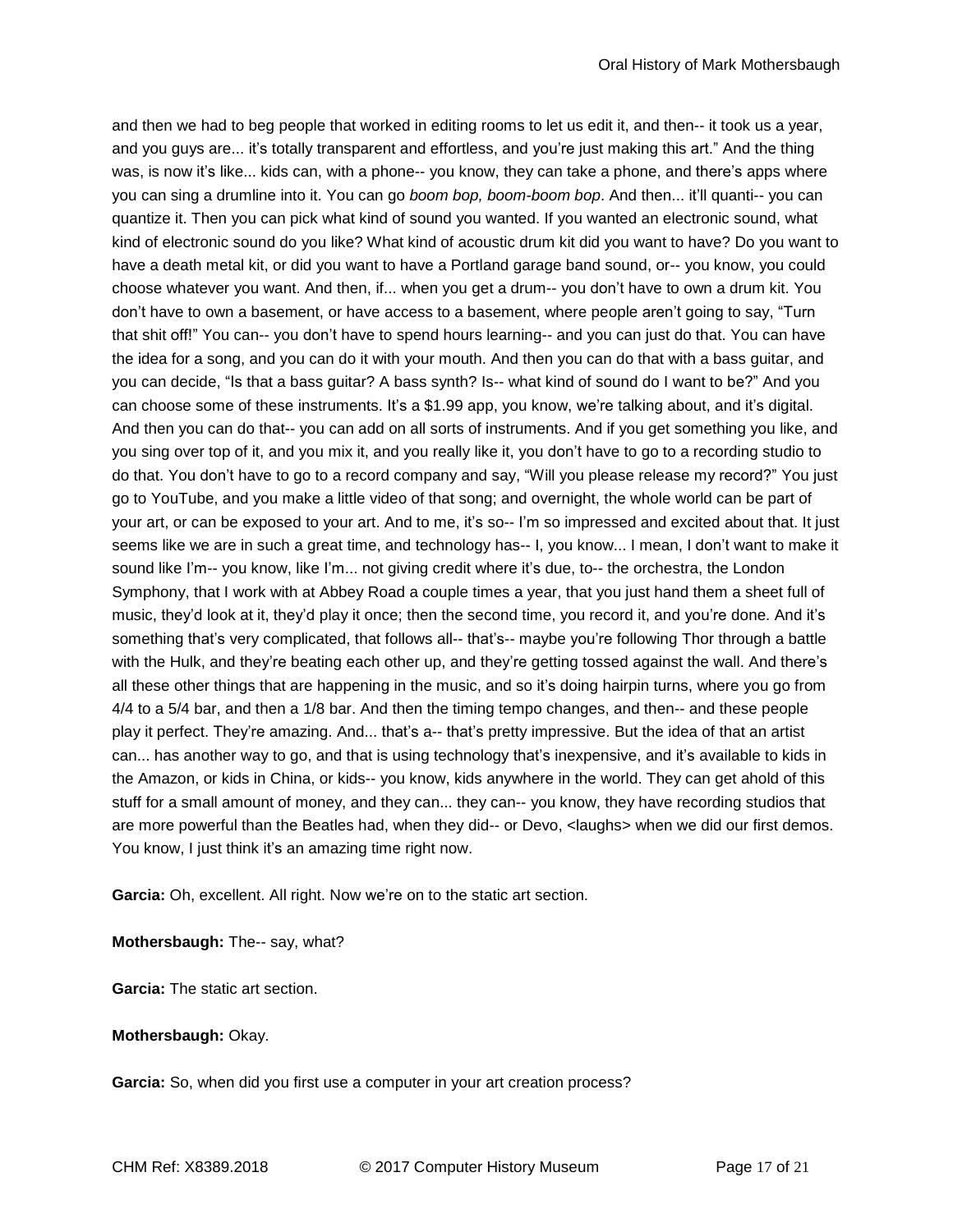**Mothersbaugh:** You know, I avoided it for a long time. And... it took somebody-- it... and I hate to give him credit for this, but it was Henry Rollins who kind of pushed me into it. He introduced me to this woman who was a book publisher, and she came over one day with an Amiga computer, and just handed it to me. And she said, "Let's do a book together." And I was like... there's all sorts of games and stuff. When I go to people's houses, they're all using their computers to play games. And I said, "I don't want to get distracted, because I just want to... I'm a serious artist, and I just want to be tunnel-visioned on my art." And... but I got this computer, and I wrote a book, and put images into it, that-- because I drew every day. And it was all downhill from there. I had been doing this thing where I used mirrors, and I was making symmetrical photographs. But you would always see the black line of the mirror, where-- this part that was reflected over here. And there was this thing called Photoshop, and for-- it was totally simple to do. It turned it almost into a sophomoric-- like, erasing the pupils out of eyes when you're a bored high-school kid kind of trick. But I did all these things where I made this-- these symmetrical mutants. I called them *Beautiful Mutants*. And I became obsessed with doing this with photos, and started looking-- I started seeing, "You know, they're-- humans, they all have-- they're symmetrical, but they're not totally symmetrical, and there's one half that seems more the childlike side to a human; there's another side that's the more demonic side." And almost everybody that I would cut their faces in half, and then flip them-- all these images, I was finding that to be the case. And so I made hundreds and hundreds and hundreds of those, <laughs> and that was my art for a while, that I was just doing that. And then, I don't know, just the slope got slipperier. I draw every day. Want me to show you something?

## **Garcia:** Sure.

**Mothersbaugh:** I'm going to show a book. Which would be a good one? Every day, I draw on paper. Like, this paper's prepared. But I draw them-- I did-- I took this image and put it on that paper, because I've been doing a bunch of things where I write poetry around the edges of that eye. And... that's a subtext to this. But I draw on paper every day, since 19... early 70s. I was into mail art, is how it started. And I found that a nobody from Akron, Ohio, that nobody'd every heard of, called Mark Mothersbaugh, could take a piece of paper and send it to Robert Indiana, or send it to Jasper Johns, or Irene Dogmatic, or Mr. Peanut, and there was a good chance they would send something back to me. And it was like, to get something in the mail from Robert Indiana was such a... it was amazing. I felt like I was on the map. It was an amazing thing. So I-- and I-- so I was doing these drawings all the time and sending them out, and then I was also putting together a band. And in the process of that, I was sending something out to somebody, and I said, "Hey, these... this could be-- if we ever get to do a record, this could be the cover for it." And I started to put it in the mail, and then I said, "Wait a second. Maybe I should be saving this stuff." And so I started... this book here-- I was a nerdy stamp-collector when I was a kid, and I knew that in stamp stores, they had these red albums that would hold 100 covers-- you know, like envelopes, or something. And so they weren't expensive. They were like-- back in those days, they were like five bucks, for one of these books. But I found that if I had 100 of these cards, I could take these cards and put 100 of them in one book, and then I'd called it *Book One*. Now there's about... I'm closing in on 400-andsomething. I don't know how many books there are. Hana knows, because I make her scan them when I bring a new one in, so she knows what the last number is. But this became like an image bank, that... that I would take these images, and we would go through and say, "That could be our album cover," or, "That could be a single sleeve." And-- or I would have poetry I would write. I was influenced by Thomas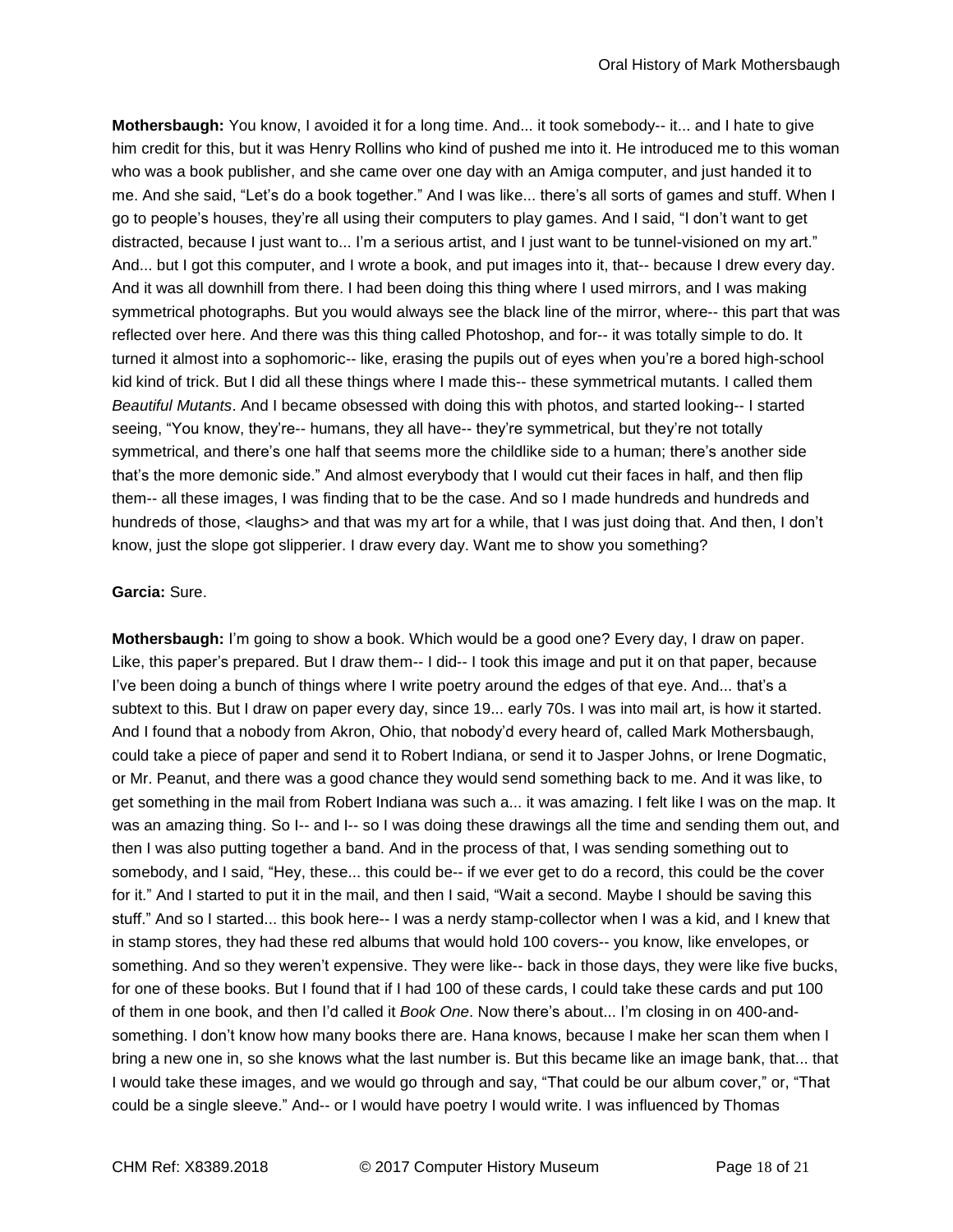Pynchon, back in those days. I loved his books, and he always had these-- in the middle of his stories, there'd be-- somebody would be singing a ditty, or he'd hear a TV commercial, and it was kind of nonsensical. And so I would write stuff like that, and it became part of... of this collection, and a collec-so...

**Mothersbaugh:** So, the thing I'm-- what I wanted to say about computers is, it used to be all just drawings and collages. And then, about 15, 20 years ago, scanning-- I found out about how you could scan things. And so on these cards, in particular, that I'm showing you, I would take something and draw it, and then I could mutate it in the computer. And then I could print it again, and then I could draw over top of *that*. So, that's my Holy Communion picture when I was a kid. I had fallen off a skateboard about three days before, so I have stitches, I have two black eyes, and I was loving it, that I'd looked like a monster in this group photo with everybody. But then I added-- you know, I printed it on this piece of paper, and then I drew over top of it, and added things to it. And so, computer is very important to me, in my visual art. And... some of the stuff I do now is musical, because I work with every musical instrument, and write music for everything from... from duduks, and everything that's in a traditional orchestra, but also for... you know, circuit-bent things, and whatever. And I decided I wanted to build my own instruments. And that started because of the movie *Moonrise Kingdom*. Wes Anderson had given me a piece of footage, and it was these two kids running across-- through the woods. They were running away from summer camp. And-- but he gave me this footage that didn't have any sound with it. So you saw these tree limbs going like this, and you saw birds flying around, but you couldn't hear anything. And I have-- in this building, I have a large collection of-- you know, hundreds of birdcalls. Some of them are 150 years old, and some of them are toys-- novelty toys. Like, those things up there, I just got, because I didn't know if they were going to be any good or not. And they're *kind* of interesting. They're semiinteresting. But I'm always looking for sound-making devices, and so-- but I looked at this film, and I started playing these birdcalls. And then I lost interest in the film, and I just wanted to write music for birdcalls. So I started playing these things, but it was kind of cumbersome and complicated to go back- after being used to doing things in the computer, to go back to me playing all those things. But I hire players, so I'm thinking, "Okay, so what if I get 40 players to come over and teach each one how to play a different birdcall?" Like, "You're going to play a duck call, and I want you to make it kind of flaccidsounding. And I want you to make your owl call sound kind of, you know, energetic and worried." And that didn't make sense, either. But when I sampled things, then it just sounded like samples. It sounded like this, like-- it sounded like this.

# <electronic-sounding birdcall>

**Mothersbaugh:** Totally fake. Totally fake-sounding. So... I found this guy who worked at repairing calliopes for amusement parks, and I told him I wanted to take and make... I wanted some way to make a duck call-- blow air through it-- but I wanted to have 50 or 60 different birdcalls altogether, that I could control with air or electricity, or with gears, or whatever, and write music on a keyboard form, but I wanted them to play acoustically. And so he was interested in that, and he helped me build one of my first orchestrions. And so, since then, now I'm working on numbers 7 through 12 now, and they're-- some of them are similar. I like to use birdcalls a lot. They reoccur in my instruments. But one of them I'm working on now, I have 100-year-old foghorns that I'm-- that are like-- they look like a bellows that you squeeze,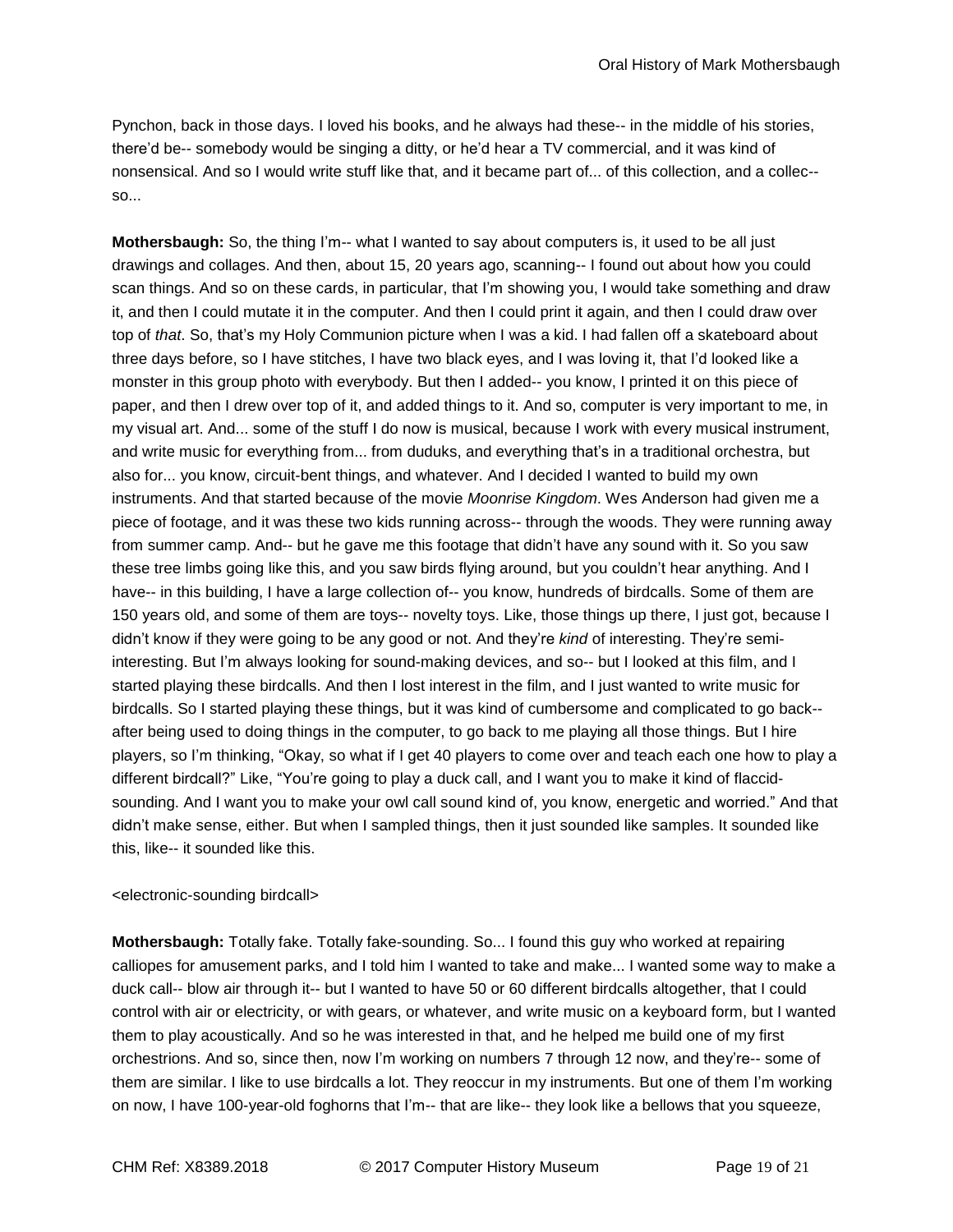with a brass horn on the end. And... they make one note. They go *whoooo!* And I figured out how to tune those, so now I have 18 of them that are all tuned to different notes. And I have a machine that I can control with MIDI, with my Logic on it-- so, with my computer-- and I control it with a computer, and it'll squeeze the horns for me. So... I'm building an instrument with 18 of those. And then, also, part of that instrument, besides 18 that are all off-- can be put all over a room, there are 18-- you know those little- when you're a kid, those little toys, where you go <imitates sheep baaing>, or they go, "*Moooo*"? I'm also building in 18 of those to this. So it'll have 18 foghorns and 18 cow-mooers. Hopefully, I'll be done before the film comes out anywhere, but-- so nobody does it before me, because-- but... so I'm making things like that. And then one instrument is tubular bells. It's got about... it's going to have about 30 or 40 tubular bells built into it, and... I use a lot of organ pipes, just because there's all these decommissioned organs that are 100, 150 years old, that it's too expensive to replace all the leather bellows, and to-- you know, for a church or a school, or some... you know, a community... that says, you know... you're say-- you know, "It's going to cost us \$3,000 to refurbish this organ, or we could-- for \$300, we could buy a Korg keyboard that has pipe-organ sounds in it, and it has piano sounds, and it has harpsichord, and it has a choir, all right here in the-- let's just get the keyboard. We can put it under our arm, and it doesn't need repaired." So... so these things are being decommissioned all over the world, and so I try to buy up beautiful pipes, so that they don't turn into fireplace kindling, and... I'm using those in my instruments.

## **Garcia:** Well, excellent.

**Mothersbaugh:** And it's kind of-- what I like about it is, it's got a computer. It's got a high-tech Logic... you know, sampling, and-- I mean, not sampling; I mean, sequencing-- mixed with real instruments that are really playing things, like cuckoos, like taking cuckoo clocks apart and taking a *cuckoo* out of it, or the *gong*-- the little spiral gong that's in it. And so that's kind of... that's what I'm doing for fun right now, and for-- that's my passion.

**Garcia:** Ah, excellent. Okay, so this part-- we just got a couple more. What sort of samples attract you?

**Mothersbaugh:** What sort of samples attract me?

**Garcia:** Yeah.

**Mothersbaugh:** It depends upon what I'm working on. You know, it's really-- really, it depends on what you're working on, and I look for things specifically for projects. Something I like to play with, when I get bored, is I like putting subliminal messages in films and commercials and TV shows, because it's so easy to do. < laughs> It's so easy to do. You can put your own messages in things, and... so I look for samples that you can-- I like voices that you can hear, but you *can't* hear. So I like it when it's like-- I think my first one I ever did was a Hawaiian Punch commercial, was the first time I ever did this. And underneath a drum solo, I had it go, "Sugar is bad for you." And... I just remember being at the ad agency, and the guy's tapping his pen on the table, and I'm playing it for him, and Bob Casale's looking at me. And I'm blushing when it happens, because I can't... I'm not really good at that kind of stuff. So I turn bright red, and he's looking at me like, "You're-- we're going to get fired." And then the guy's tapping his pen, and at the end of the commercial, the guys goes, "Yeah! Hawaiian Punch *does* hit you in all the right places!"